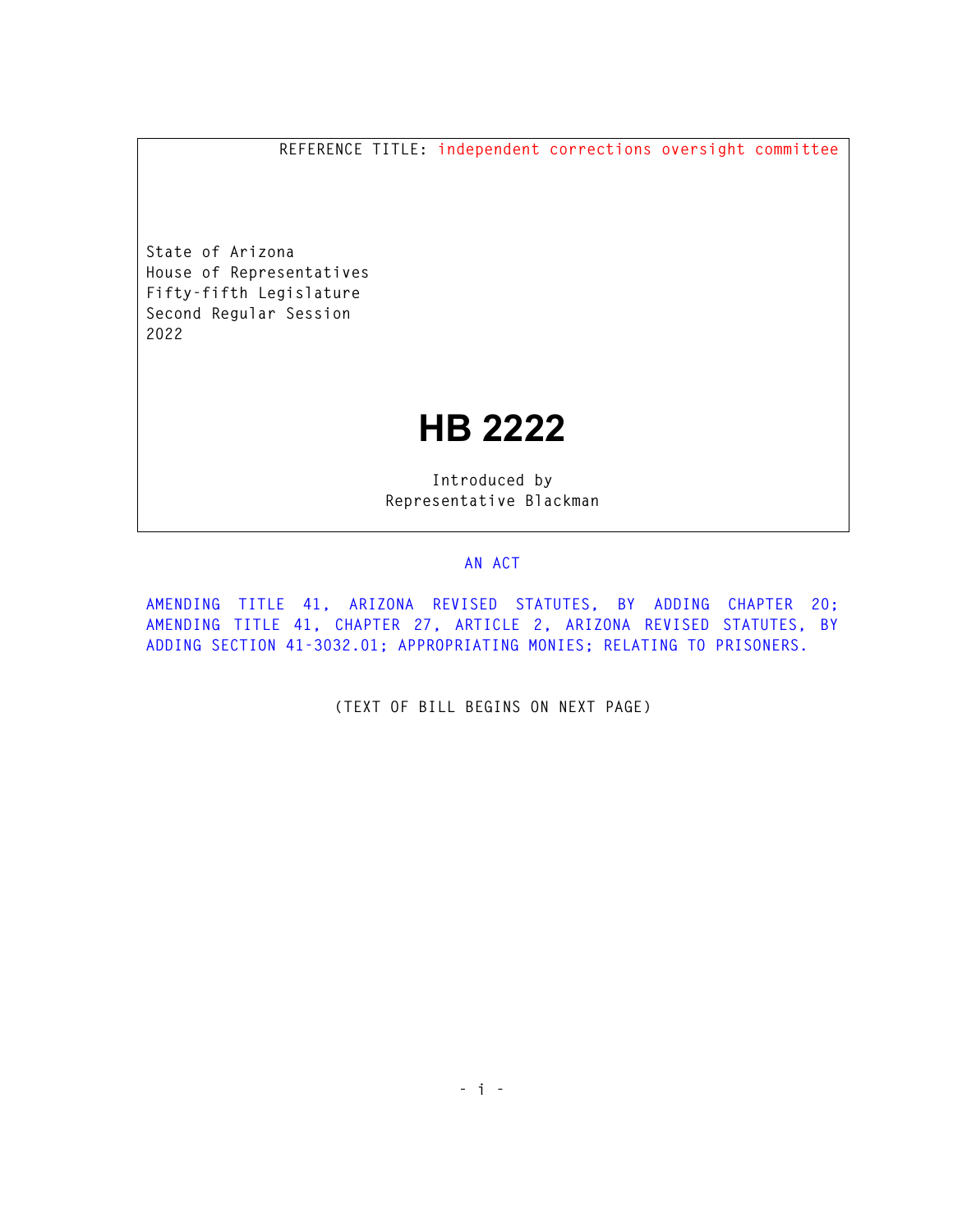| 1              | Be it enacted by the Legislature of the State of Arizona:                                   |
|----------------|---------------------------------------------------------------------------------------------|
| $\mathbf{2}$   | Section 1. Title 41, Arizona Revised Statutes, is amended by adding                         |
| 3              | chapter 20, to read:                                                                        |
| 4              | CHAPTER 20                                                                                  |
| 5              | OFFICE OF THE INDEPENDENT CORRECTIONS OVERSIGHT COMMITTEE                                   |
| 6              | ARTICLE 1. GENERAL PROVISIONS                                                               |
| $\overline{7}$ | 41-2351. Definitions                                                                        |
| 8              | IN THIS ARTICLE, UNLESS THE CONTEXT OTHERWISE REQUIRES:                                     |
| 9              | ADVISOR"<br>0 <sub>R</sub><br>"CORRECTIONS<br>OVERSIGHT<br>"ADVISOR"<br>THE.<br>MEANS<br>1. |
| 10             | CORRECTIONS OVERSIGHT ADVISOR WHO IS SELECTED PURSUANT TO SECTION 41-2353.                  |
| 11             | 2. "COVERED ISSUES" INCLUDES:                                                               |
| 12             | SANITATION IN PRISON FACILITIES.<br>(a)                                                     |
| 13             | ACCESS TO PROPER NUTRITION AND A CLEAN AND ADEQUATE WATER<br>(b)                            |
| 14             | SUPPLY.                                                                                     |
| 15             | LIVABLE TEMPERATURES IN PRISON FACILITIES.<br>(c)                                           |
| 16             | PHYSICAL OR SEXUAL ABUSE FROM FELLOW INMATES.<br>(d)                                        |
| 17             | PHYSICAL OR SEXUAL ABUSE FROM DEPARTMENT STAFF OR CONTRACTORS.<br>(e)                       |
| 18             | CREDIBLE THREATS AGAINST AN INMATE FROM OTHER INMATES, PRISON<br>(f)                        |
| 19             | STAFF OR CONTRACTORS.                                                                       |
| 20             | NEGLECT OF PRISON STAFF OR CONTRACTORS THAT RESULTS IN PHYSICAL<br>(g)                      |
| 21             | OR SEXUAL TRAUMA.                                                                           |
| 22             | DENIAL OF RIGHTS AFFORDED TO INMATES UNDER FEDERAL OR STATE<br>(h)                          |
| 23             | LAW.                                                                                        |
| 24             | ACCESS TO VISITATION AND COMMUNICATION WITH FAMILY AND LEGAL<br>(i)                         |
| 25             | REPRESENTATION.                                                                             |
| 26             | (j) ANY INSTANCE IN WHICH THE OFFICE DETERMINES AN ACTION<br>0R                             |
| 27             | BEHAVIOR TO BE SUCH THAT IT CONSTITUTES ABUSE OR NEGLECT AGAINST AN                         |
| 28             | INMATE.                                                                                     |
| 29             | ACCESS TO MEDICAL OR MENTAL HEALTH CARE OR SUBSTANCE ABUSE<br>(k)                           |
| 30             | TREATMENT.                                                                                  |
| 31             | ACCESS TO EDUCATIONAL AND REHABILITATIVE PROGRAMMING, DRUG AND<br>(1)                       |
| 32             | MENTAL HEALTH TREATMENT AND INMATE JOBS AND VOCATIONAL TRAINING.                            |
| 33             | ACCESS TO THE DEPARTMENT'S ADMINISTRATIVE REMEDIES PROCESS FOR<br>(m)                       |
| 34             | INMATES AND INMATE REPRESENTATIVES, INCLUDING THE AVAILABILITY OF                           |
| 35             | COMPLAINT AND GRIEVANCE FORMS AND THE TIMELY AND UNBIASED RESOLUTION OF                     |
| 36             | GRIEVANCES.                                                                                 |
| 37             | (n) ADEQUATE AND QUALIFIED STAFF IN EACH FACILITY.                                          |
| 38             | (o) CAPITAL IMPROVEMENTS OR REPAIRS THAT<br>MAY BE<br>NEEDED FOR                            |
| 39             | FACILITIES.                                                                                 |
| 40             | 3. "DEPARTMENT" MEANS THE STATE DEPARTMENT OF CORRECTIONS.                                  |
| 41             | 4. "FAMILY MEMBER" INCLUDES AN INMATE'S GRANDPARENT, PARENT,                                |
| 42             | SIBLING, SPOUSE, DOMESTIC PARTNER, CHILD, GRANDCHILD, AUNT, UNCLE, COUSIN,                  |
| 43             | NIECE OR NEPHEW OR ANY OTHER PERSON WHO IS RELATED TO THE INMATE BY BLOOD,                  |
| 44             | ADOPTION, MARRIAGE OR A FOSTERING RELATIONSHIP.                                             |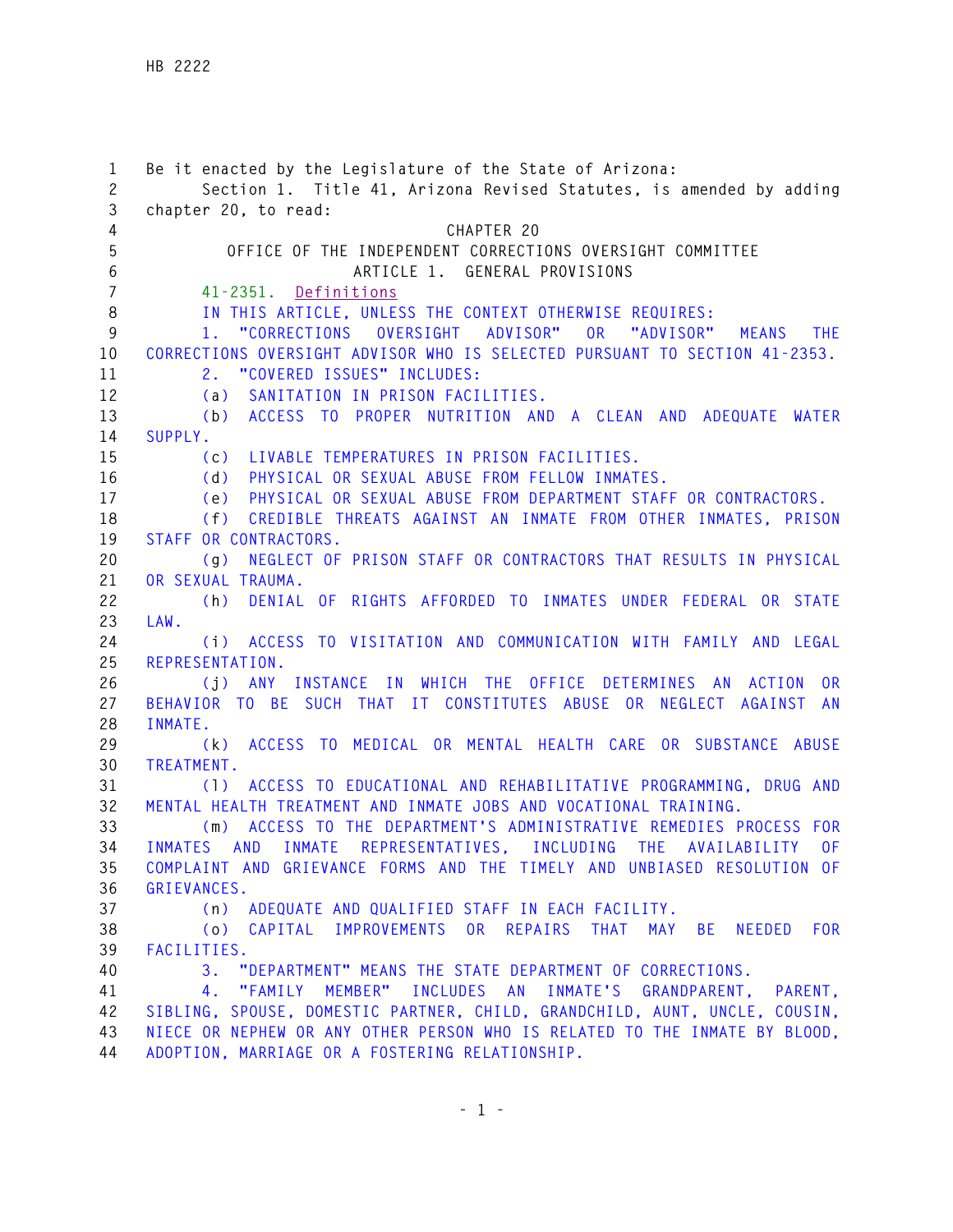| $\mathbf{1}$   | 5. "GOOD CAUSE" MEANS A VIOLATION OF A FEDERAL OR STATE LAW, PUBLIC                     |
|----------------|-----------------------------------------------------------------------------------------|
| $\mathbf{2}$   | CORRUPTION, FRAUD, DERELICTION OF DUTY OR ABUSE OF OFFICE.                              |
| 3              | 6. "OFFICE" MEANS THE OFFICE OF THE INDEPENDENT CORRECTIONS                             |
| $\overline{4}$ | OVERSIGHT COMMITTEE.                                                                    |
| 5              | 7. "PRISON" OR "FACILITY" INCLUDES ANY PLACE OF CONFINEMENT, NOT                        |
| $6\,$          | INCLUDING COUNTY JAILS, THAT IS OPERATED BY THE DEPARTMENT OR ANY                       |
| $\overline{7}$ | NONPROFIT, FOR-PROFIT, NONGOVERNMENTAL OR PRIVATE ENTITY THAT ENTERS INTO               |
| $\,8\,$        | A CONTRACTUAL ARRANGEMENT WITH THIS STATE OR THE DEPARTMENT TO OPERATE OR               |
| 9              | MAINTAIN A PLACE OF CONFINEMENT.                                                        |
| 10             | 41-2352. Office of the independent corrections oversight                                |
| 11             | committee; powers and duties                                                            |
| 12             | A. THE OFFICE OF THE INDEPENDENT CORRECTIONS OVERSIGHT COMMITTEE IS                     |
| 13             | ESTABLISHED AND CONSISTS OF THE INSPECTIONS SECTION AND THE COMPLAINTS                  |
| 14             | INVESTIGATION SECTION.                                                                  |
| 15             | <b>B.</b> THE OFFICE SHALL:                                                             |
| 16             | 1. PROVIDE INFORMATION, AS APPROPRIATE, TO INMATES, FAMILY MEMBERS,                     |
| 17             | INMATE REPRESENTATIVES, DEPARTMENT EMPLOYEES AND CONTRACTORS AND OTHER                  |
| 18             | PERSONS REGARDING THE RIGHTS OF INMATES.                                                |
| 19             | 2. MONITOR THE<br>CONDITIONS OF CONFINEMENT AND ASSESS<br><b>THE</b>                    |
| 20             | DEPARTMENT'S COMPLIANCE WITH APPLICABLE FEDERAL AND STATE RULES, POLICIES               |
| 21<br>22       | AND BEST PRACTICES THAT RELATE TO INMATE HEALTH, SAFETY, WELFARE AND<br>REHABILITATION. |
| 23             | 3. PROVIDE TECHNICAL ASSISTANCE TO SUPPORT INMATE PARTICIPATION IN                      |
| 24             | SELF-ADVOCACY. TECHNICAL ASSISTANCE DOES NOT<br>INCLUDE<br>LEGAL                        |
| 25             | REPRESENTATION, INITIATING A LEGAL ACTION OR FILING A DEPARTMENT COMPLAINT              |
| 26             | AND GRIEVANCE FORMS ON BEHALF OF AN INMATE OR A FAMILY MEMBER. TECHNICAL                |
| 27             | ASSISTANCE MAY INCLUDE PROVIDING AN INMATE OR A FAMILY MEMBER WITH ANY OF               |
| 28             | THE FOLLOWING:                                                                          |
| 29             | (a) DEPARTMENT COMPLAINT AND GRIEVANCE FORMS.                                           |
| 30             | (b) A COPY OF DEPARTMENT RULES AND POLICIES.                                            |
| 31             | (c) A REFERRAL TO ANOTHER STATE AGENCY OR A TRIBAL OR FEDERAL                           |
| 32             | AGENCY OR THE STATE BAR OF ARIZONA.                                                     |
| 33             | 4. PROVIDE TECHNICAL ASSISTANCE TO LOCAL GOVERNMENTS IN                                 |
| 34             | ESTABLISHING JAIL OVERSIGHT BODIES, ON REQUEST. TECHNICAL ASSISTANCE MAY                |
| 35             | INCLUDE EITHER OF THE FOLLOWING:                                                        |
| 36             | (a) SHARING REPORTS, POLICIES, DATA, RESEARCH OR OTHER EXPERTISE                        |
| 37             | THAT IS RELATED TO THE OFFICE'S OPERATION AND BUDGET.                                   |
| 38             | (b) TESTIFYING BEFORE OR ANSWERING AN INQUIRY FROM A GOVERNMENT                         |
| 39             | REPRESENTATIVE THAT IS CONSIDERING ESTABLISHING AN OVERSIGHT BODY IN THAT               |
| 40             | GOVERNMENT'S JURISDICTION.                                                              |
| 41             | 5. ESTABLISH A STATEWIDE UNIFORM REPORTING SYSTEM TO COLLECT AND                        |
| 42             | ANALYZE DATA RELATED TO COMPLAINTS RECEIVED BY THE DEPARTMENT AND DATA                  |
| 43             | RELATED TO THE FOLLOWING:                                                               |
| 44             | (a) DEATHS, SUICIDES AND SUICIDE ATTEMPTS IN CUSTODY.                                   |
| 45             | (b) PHYSICAL AND SEXUAL ASSAULTS IN CUSTODY.                                            |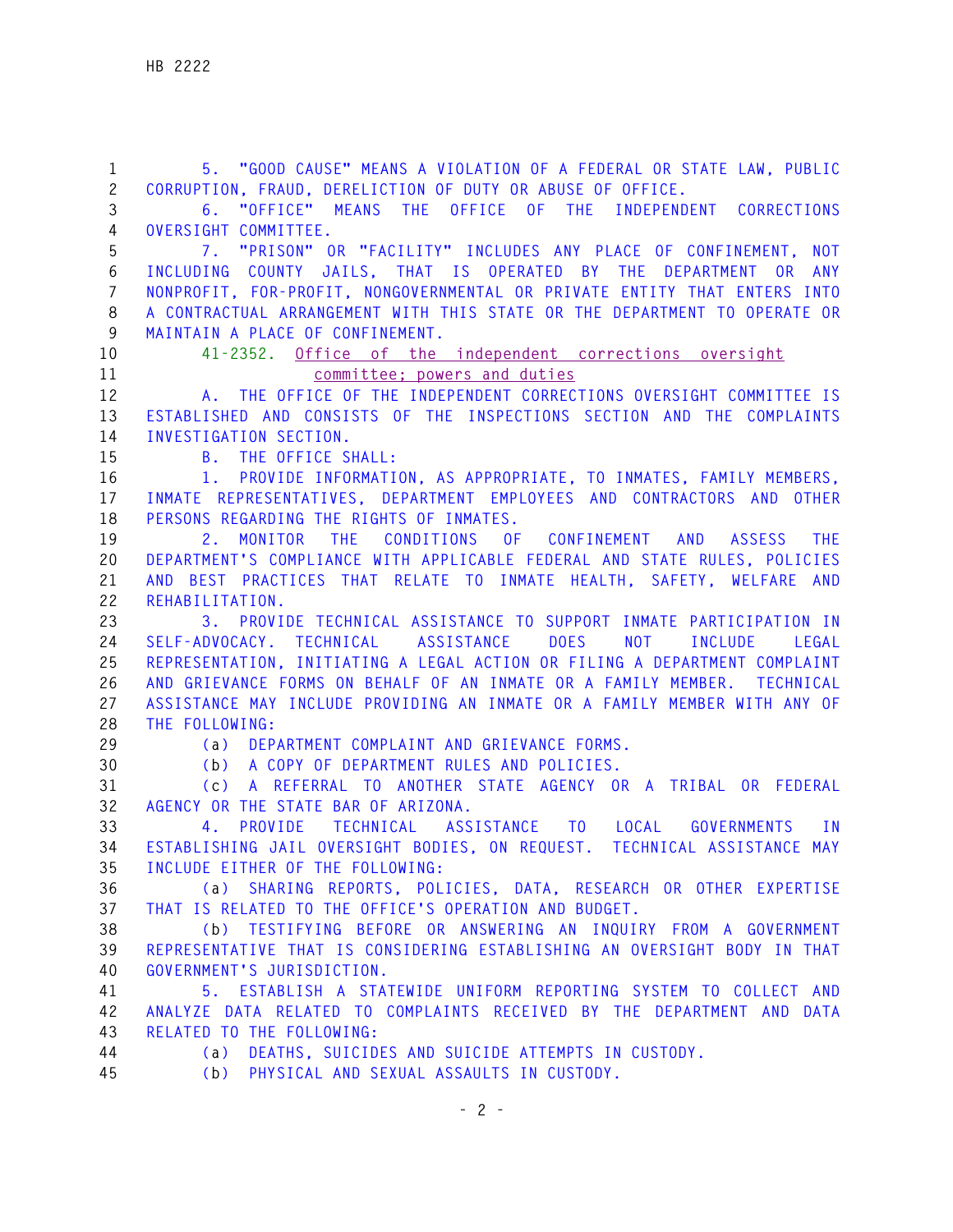**1 (c) THE NUMBER OF INMATES WHO ARE PLACED IN ADMINISTRATIVE 2 SEGREGATION OR SOLITARY CONFINEMENT AND THE DURATION OF STAY IN THAT 3 CONFINEMENT. 4 (d) THE NUMBER OF FACILITY LOCKDOWNS THAT LAST LONGER THAN 5 TWENTY-FOUR HOURS. 6 (e) THE NUMBER OF STAFF, STAFF VACANCIES AND INMATES AT EACH 7 FACILITY. 8 (f) INMATE TO STAFF RATIOS AT EACH FACILITY. 9 (g) STAFF TENURE, TURNOVER AND COMPENSATION. 10 (h) THE NUMBER OF IN-PERSON VISITS TO INMATES THAT WERE MADE AND 11 DENIED AT EACH FACILITY. 12 (i) THE NUMBER OF INMATE COMPLAINTS OR GRIEVANCES THAT WERE 13 SUBMITTED TO THE DEPARTMENT, THE DEPARTMENT'S RESOLUTION OF THE COMPLAINT 14 OR GRIEVANCE PURSUANT TO THE ADMINISTRATIVE REMEDIES PROCESS AND THE 15 AMOUNT OF TIME THAT IT TOOK THE DEPARTMENT TO RESOLVE EACH COMPLAINT OR 16 GRIEVANCE. 17 (j) ANY OTHER COVERED ISSUE. 18 6. RECEIVE PUBLIC AND STAKEHOLDER INPUT AT ANY TIME AND ESTABLISH, 19 AT A MINIMUM, AN ANNUAL THIRTY-DAY COMMENT PERIOD TO RECEIVE AND RESPOND 20 TO PUBLIC AND STAKEHOLDER COMMENTS ON THE OFFICE'S ACTIVITIES AND 21 PRIORITIES. THE DATES OF THE ANNUAL THIRTY-DAY COMMENT PERIOD AND ANY 22 OTHER COMMENT PERIOD THAT IS ESTABLISHED BY THE OFFICE MUST BE MADE PUBLIC 23 ON THE OFFICE'S WEBSITE AT LEAST THREE MONTHS BEFORE THE BEGINNING DATE OF 24 THE COMMENT PERIOD. 25 7. INSPECT EACH FACILITY AT LEAST ONCE EVERY TWO YEARS AND AT LEAST 26 ONCE EACH YEAR FOR EACH MAXIMUM SECURITY FACILITY AND EACH FACILITY WHERE 27 THE OFFICE HAS FOUND CAUSE FOR MORE FREQUENT INSPECTION OR MONITORING. 28 8. PUBLICLY ISSUE PERIODIC FACILITY INSPECTION REPORTS, AN ANNUAL 29 REPORT WITH RECOMMENDATIONS ON FACILITIES AND A SUMMARY OF DATA AND 30 RECOMMENDATIONS ARISING FROM ANY COMPLAINTS INVESTIGATED AND RESOLVED AND 31 ANY OTHER THEMATIC REPORTS COVERING ANY TOPIC THE OFFICE FINDS RELEVANT TO 32 RUNNING A SAFE, SECURE AND HUMANE CORRECTIONS DEPARTMENT. 33 9. REVIEW, MONITOR AND REPORT ON THE DEPARTMENT'S ADMINISTRATIVE 34 REMEDIES PROCESS, INCLUDING THE AVAILABILITY OF COMPLAINT AND GRIEVANCE 35 FORMS AT FACILITIES, THE ACCESSIBILITY OF THE PROCESS TO INMATES AND 36 INMATE REPRESENTATIVES AT EACH FACILITY AND THE TIMELY AND UNBIASED 37 RESOLUTION OF COMPLAINTS OR GRIEVANCES BY THE DEPARTMENT. 38 C. THE CORRECTIONS OVERSIGHT ADVISOR SHALL DIRECT THE OFFICE. THE 39 ADVISOR SERVES A TERM OF SIX YEARS, DURING WHICH TERM THE ADVISOR MAY BE 40 REMOVED EITHER BY THE GOVERNOR OR BY A MAJORITY VOTE OF THE CORRECTIONAL 41 OVERSIGHT COMMITTEE MEMBERS. THE ADVISOR MAY BE REMOVED ONLY FOR GOOD 42 CAUSE. THE ADVISOR MAY NOT SERVE MORE THAN TWO CONSECUTIVE TERMS. A 43 PARTIAL TERM IS CONSIDERED A FULL TERM WHEN COUNTING THE NUMBER OF 44 CONSECUTIVE TERMS THAT THE ADVISOR MAY SERVE. THE ADVISOR MAY NOT BE A 45 CURRENT OR FORMER DEPARTMENT EMPLOYEE OR CONTRACTOR, AND THE ADVISOR'S**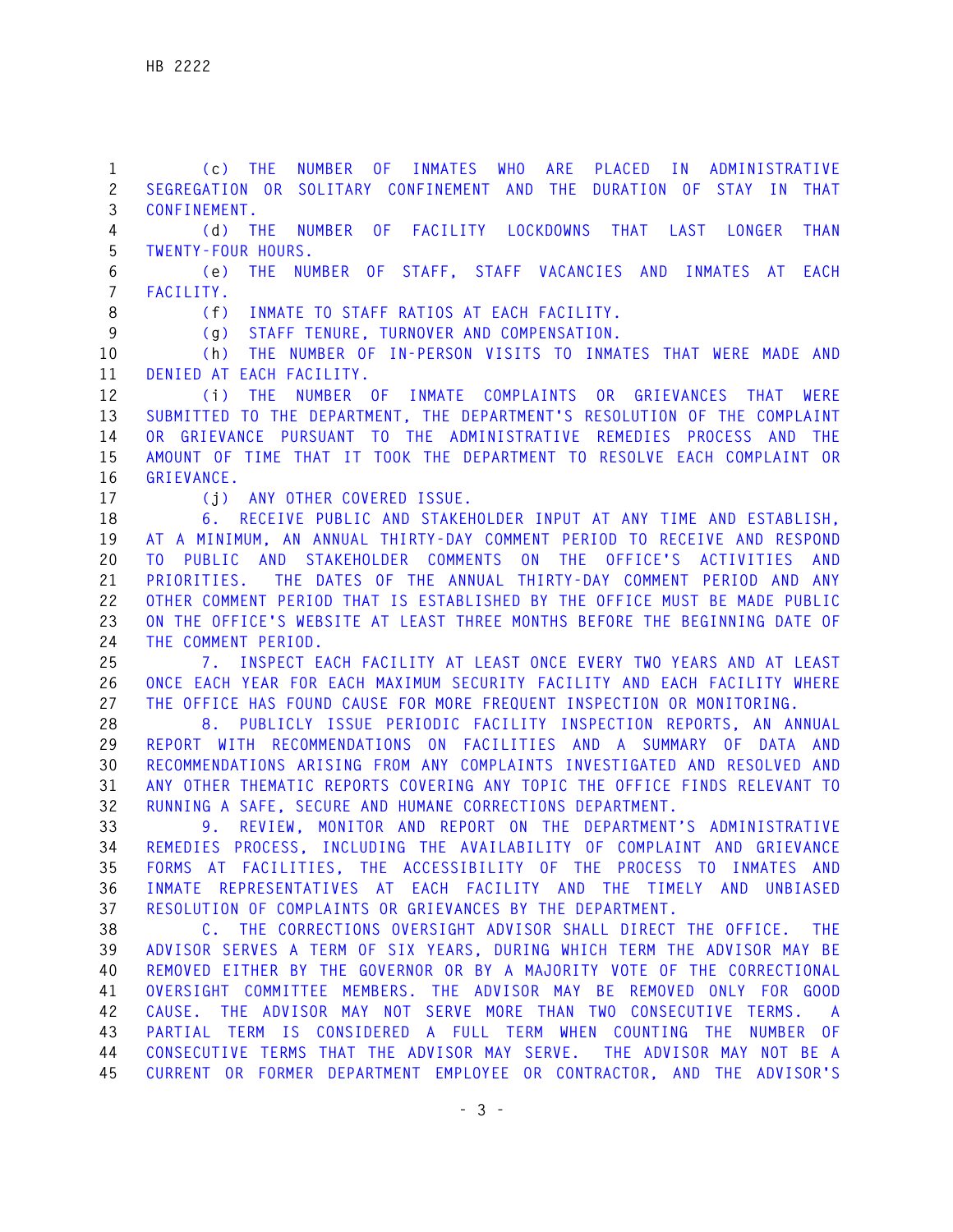**1 SPOUSE OR DOMESTIC PARTNER, PARENTS, GRANDPARENTS, CHILDREN OR SIBLINGS 2 MAY NOT BE CURRENT DEPARTMENT EMPLOYEES OR CONTRACTORS. THE ADVISOR WHO 3 IS SELECTED MUST BE A PERSON OF RECOGNIZED JUDGMENT, INDEPENDENCE, 4 OBJECTIVITY AND INTEGRITY AND BE QUALIFIED BY TRAINING OR EXPERIENCE IN 5 CORRECTIONS LAW AND POLICY. 6 D. THE CORRECTIONS OVERSIGHT ADVISOR MAY: 7 1. HIRE STAFF, CONTRACTORS AND UNPAID VOLUNTEERS AND SECURE OFFICE 8 SPACE, EQUIPMENT AND OTHER SERVICES NECESSARY TO CARRY OUT THE DUTIES OF 9 THE OFFICE. ANY EMPLOYEE, CONTRACTOR OR UNPAID VOLUNTEER WHO IS HIRED OR 10 RETAINED BY THE OFFICE HAS THE SAME AUTHORITY AND DUTIES OF THE OFFICE 11 DESCRIBED IN THIS ARTICLE. A STAFF MEMBER OR VOLUNTEER MAY NOT: 12 (a) HAVE A FAMILY MEMBER WHO IS AN INMATE. 13 (b) HAVE A FAMILY MEMBER WHO IS A CURRENT EMPLOYEE OR CONTRACTOR OF 14 THE DEPARTMENT. 15 (c) BE A CURRENT EMPLOYEE OR CONTRACTOR OF THE DEPARTMENT. 16 (d) BE A VICTIM OR HAVE A FAMILY MEMBER WHO IS A VICTIM OF A CRIME 17 COMMITTED BY A CURRENT INMATE IN A FACILITY. 18 2. CONTRACT WITH EXPERTS AS NEEDED TO ASSIST IN MONITORING AND 19 INSPECTING FACILITIES, ASSESSING DATA AND REVIEWING, INVESTIGATING OR 20 RESOLVING COMPLAINTS. 21 E. SUBJECT TO THE CONFIDENTIALITY REQUIREMENTS PRESCRIBED IN 22 SECTION 41-2353, SUBSECTION N AND SECTION 41-2354, SUBSECTION B, THE 23 CORRECTIONS OVERSIGHT ADVISOR SHALL: 24 1. ATTEND EACH HEARING CONDUCTED BY THE CORRECTIONAL OVERSIGHT 25 COMMITTEE AND PROVIDE ANY TESTIMONY, DOCUMENTS, DATA OR INFORMATION 26 REQUESTED BY COMMITTEE MEMBERS. 27 2. AT LEAST ONCE EACH QUARTER, MEET WITH EACH OF THE FOLLOWING TO 28 REPORT ON THE WORK AND FINDINGS OF THE ADVISOR'S OFFICE: 29 (a) THE MEMBERS OF THE CORRECTIONAL OVERSIGHT COMMITTEE. 30 (b) THE GOVERNOR. 31 (c) THE DIRECTOR OF THE DEPARTMENT. 32 3. ON REQUEST FROM THE COMMITTEE CHAIRPERSON, THE VICE CHAIRPERSON 33 OR THE RANKING MEMBER, PROVIDE TESTIMONY BEFORE THE RELEVANT COMMITTEES OF 34 THE HOUSE OF REPRESENTATIVES AND THE SENATE. 35 41-2353. Correctional oversight committee; members; 36 appointment of corrections oversight advisor; 37 public hearings; voting requirements; quorum; 38 subpoena enforcement 39 A. THE CORRECTIONAL OVERSIGHT COMMITTEE IS ESTABLISHED CONSISTING 40 OF THE FOLLOWING MEMBERS: 41 1. TWO MEMBERS OF THE SENATE WHO ARE NOT MEMBERS OF THE SAME 42 POLITICAL PARTY. THE PRESIDENT OF THE SENATE SHALL SELECT ONE MEMBER AND 43 THE SENATE MINORITY LEADER SHALL SELECT ONE MEMBER.**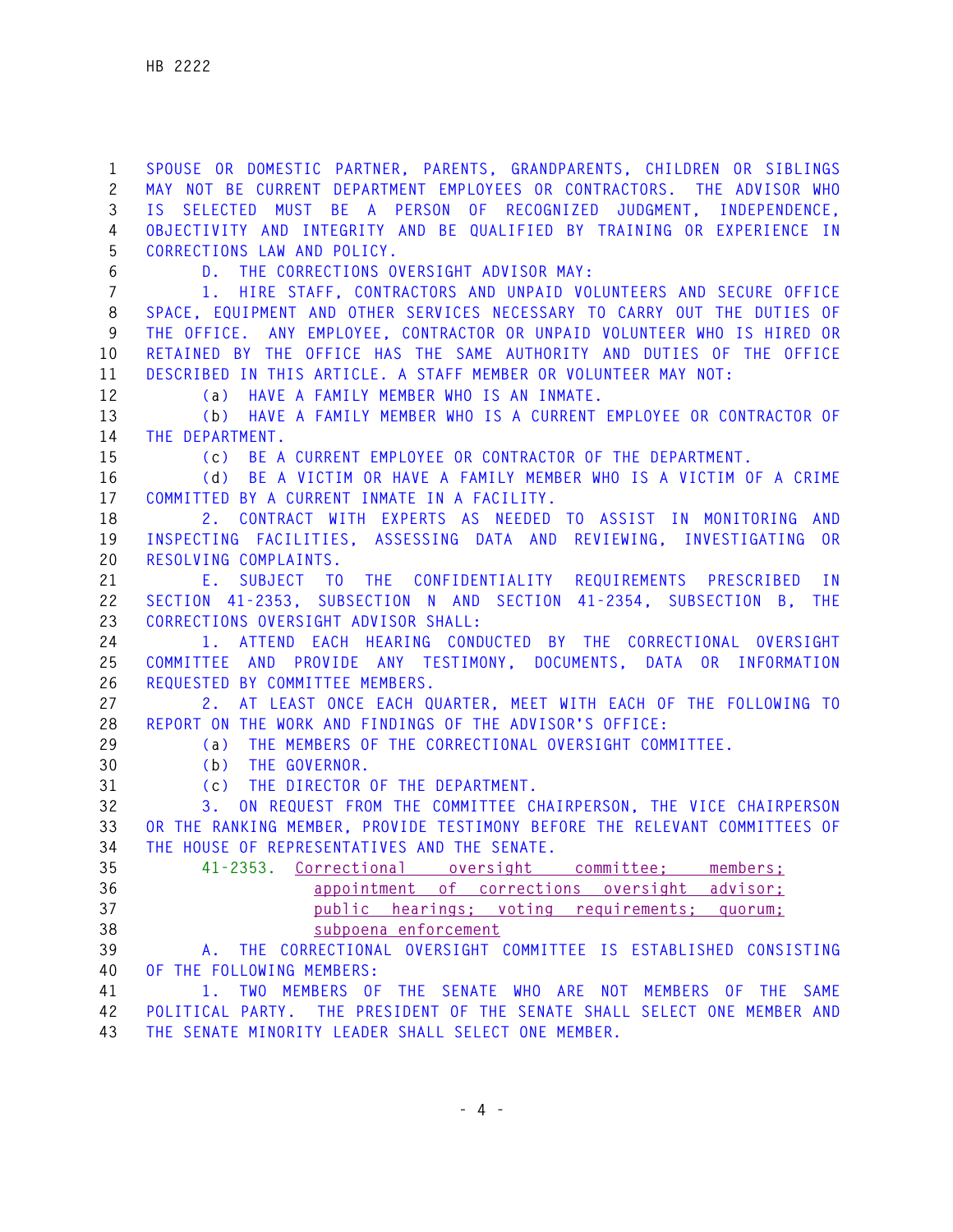**1 2. TWO MEMBERS OF THE HOUSE OF REPRESENTATIVES WHO ARE NOT MEMBERS 2 OF THE SAME POLITICAL PARTY. THE SPEAKER OF THE HOUSE OF REPRESENTATIVES 3 SHALL SELECT ONE MEMBER AND THE HOUSE OF REPRESENTATIVES MINORITY LEADER 4 SHALL SELECT ONE MEMBER. 5 3. THE FOLLOWING MEMBERS WHO ARE APPOINTED BY THE GOVERNOR: 6 (a) ONE MEMBER WHO REPRESENTS AN INMATE ADVOCACY ORGANIZATION. 7 (b) ONE MEMBER WHO REPRESENTS AN ORGANIZATION THAT PROVIDES INMATE 8 TRAINING OR REHABILITATION PROGRAMS. 9 (c) ONE MALE MEMBER OF THE GENERAL PUBLIC WHO WAS PREVIOUSLY 10 INCARCERATED IN THE DEPARTMENT. 11 (d) ONE FEMALE MEMBER OF THE GENERAL PUBLIC WHO WAS PREVIOUSLY 12 INCARCERATED IN THE DEPARTMENT. 13 (e) ONE MEMBER WHO IS A PHYSICIAN LICENSED PURSUANT TO TITLE 32, 14 CHAPTER 13 OR 17 AND WHO SPECIALIZES IN FAMILY MEDICINE OR INTERNAL 15 MEDICINE. 16 (f) ONE MEMBER WHO IS A MENTAL OR BEHAVIORAL HEALTH PROFESSIONAL, 17 WHO IS LICENSED PURSUANT TO TITLE 32, CHAPTER 19.1 OR 33 AND WHO HAS A 18 HISTORY OF PROVIDING MENTAL HEALTH SERVICES OR COUNSELING TO ADULTS. 19 (g) ONE MEMBER WHO IS A GRANDPARENT, PARENT, CHILD, SIBLING, SPOUSE 20 OR DOMESTIC PARTNER OF A PERSON WHO COMPLETED A TERM OF AT LEAST THREE 21 YEARS OF INCARCERATION IN ONE OR MORE FACILITIES AND WHO RECEIVED AN 22 ABSOLUTE DISCHARGE FROM THE DEPARTMENT WITHIN THE FIVE YEARS PRECEDING THE 23 DATE OF THE MEMBER'S APPOINTMENT. 24 (h) ONE MEMBER WHO REPRESENTS AN ASSOCIATION OR ORGANIZATION THAT 25 REPRESENTS CORRECTIONAL STAFF. THIS MEMBER IS A NONVOTING MEMBER. 26 (i) TWO PUBLIC MEMBERS. 27 B. MEMBERS WHO ARE APPOINTED PURSUANT TO SUBSECTION A, PARAGRAPH 3 28 OF THIS SECTION: 29 1. SERVE THREE-YEAR TERMS AND MAY NOT SERVE MORE THAN TWO 30 CONSECUTIVE TERMS. 31 2. MAY NOT BE CURRENT DEPARTMENT EMPLOYEES OR CONTRACTORS OR HAVE 32 BEEN EMPLOYED BY OR CONTRACTED WITH THE DEPARTMENT FOR AT LEAST TEN YEARS 33 BEFORE APPOINTMENT. 34 3. MAY NOT HAVE PARENTS, CHILDREN, SPOUSES OR DOMESTIC PARTNERS WHO 35 ARE CURRENT DEPARTMENT EMPLOYEES OR CONTRACTORS UNLESS SPECIFICALLY 36 ALLOWED BY LAW. 37 C. MEMBERS WHO ARE APPOINTED PURSUANT TO SUBSECTION A, PARAGRAPH 3, 38 SUBDIVISIONS (a), (b) AND (i) OF THIS SECTION MAY NOT BE EMPLOYED BY OR 39 REPRESENT AN ORGANIZATION WITH AN ACTIVE SERVICE AGREEMENT WITH OR 40 FINANCIAL INTEREST IN THE DEPARTMENT OR OTHERWISE PROVIDE FOR-PROFIT 41 SERVICES TO INMATES OR FAMILY MEMBERS. 42 D. MEMBERS WHO ARE APPOINTED PURSUANT TO SUBSECTION A, PARAGRAPH 3, 43 SUBDIVISION (i) OF THIS SECTION MAY NOT BE EITHER OF THE FOLLOWING: 44 1. CURRENT OR FORMER EMPLOYEES OF A LAW ENFORCEMENT AGENCY, A 45 COUNTY ATTORNEY'S OFFICE OR THE UNITED STATES ATTORNEY'S OFFICE.**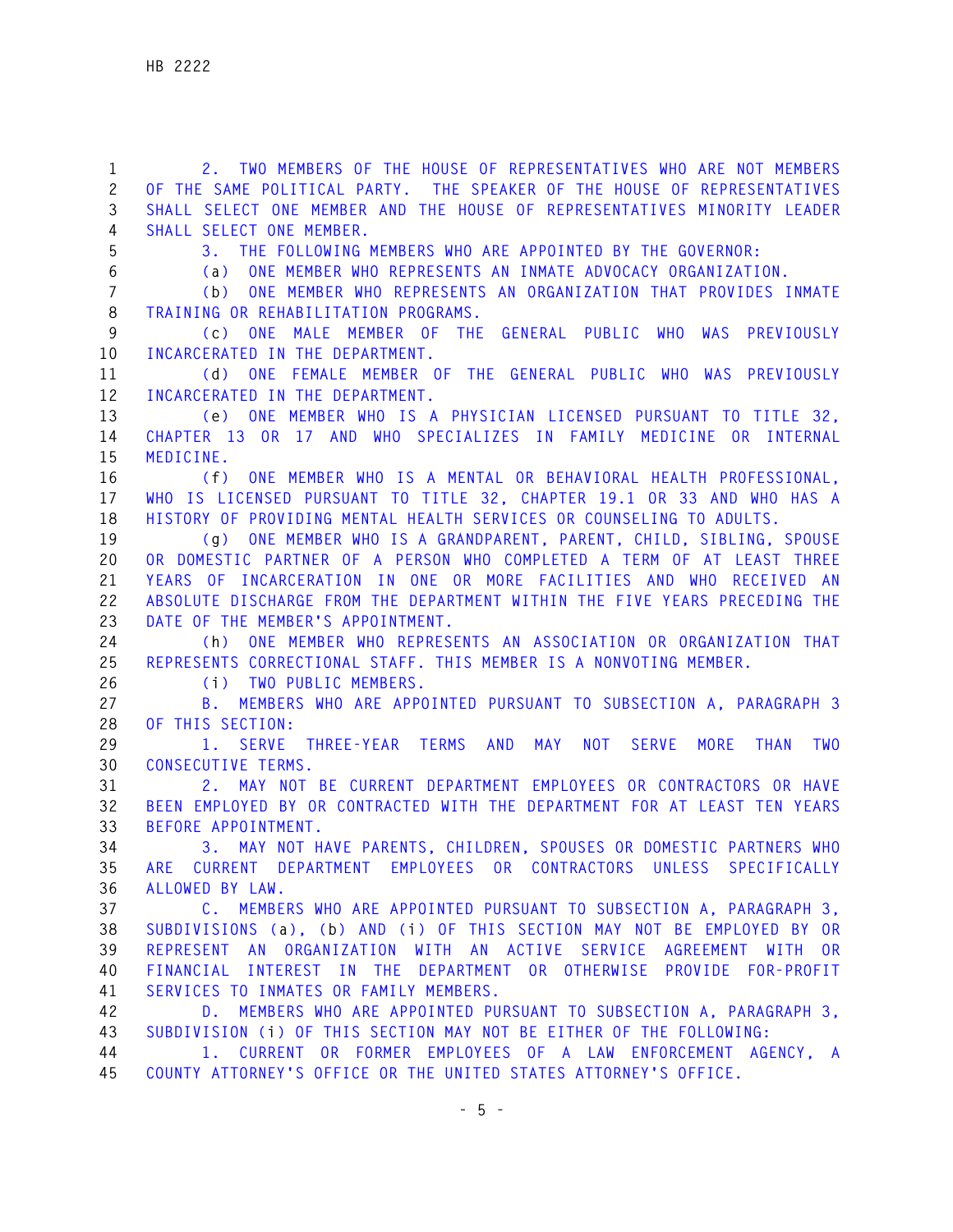**- 6 - 3 E. MEMBERS WHO ARE APPOINTED PURSUANT TO SUBSECTION A, PARAGRAPH 3, 4 SUBDIVISIONS (c) AND (d) OF THIS SECTION MUST HAVE COMPLETED A TERM OF AT 5 LEAST THREE YEARS OF INCARCERATION IN ONE OR MORE FACILITIES AND RECEIVED 6 AN ABSOLUTE DISCHARGE FROM THE DEPARTMENT WITHIN THE FIVE YEARS PRECEDING 7 THE DATE OF THE MEMBER'S APPOINTMENT. 8 F. ONE MEMBER WHO IS APPOINTED PURSUANT TO SUBSECTION A, PARAGRAPH 9 1 OF THIS SECTION AND ONE MEMBER WHO IS APPOINTED PURSUANT TO SUBSECTION 10 A, PARAGRAPH 2 OF THIS SECTION SHALL SERVE AS COCHAIRPERSONS. THE 11 COCHAIRPERSONS MAY NOT BE FROM THE SAME POLITICAL PARTY. 12 G. THE COMMITTEE SHALL MEET QUARTERLY, WHEN THE CORRECTIONS 13 OVERSIGHT ADVISOR POSITION IS VACANT, AS THE COCHAIRPERSONS DEEM 14 NECESSARY, ON THE REQUEST OF THE ADVISOR TO FULFILL THE REQUIREMENTS OF 15 SECTION 41-2352, SUBSECTION E AND ON THE CALL OF THE MAJORITY OF THE 16 MEMBERS. 17 H. EXCEPT WHEN VOTING TO APPOINT THE CORRECTIONS OVERSIGHT ADVISOR 18 PURSUANT TO SUBSECTION J OF THIS SECTION, THE PRESENCE OF NINE MEMBERS OF 19 THE COMMITTEE CONSTITUTES A QUORUM AND A MAJORITY VOTE OF THE MEMBERS 20 PRESENT IS NECESSARY FOR THE COMMITTEE TO TAKE ACTION ON A MATTER. 21 I. COMMITTEE MEMBERS ARE NOT ELIGIBLE TO RECEIVE COMPENSATION BUT 22 ARE ELIGIBLE FOR REIMBURSEMENT OF EXPENSES PURSUANT TO TITLE 38, CHAPTER 23 4, ARTICLE 2. 24 J. THE COMMITTEE SHALL ANNOUNCE THE ADVISOR NOMINEE PUBLICLY AND 25 SHALL VOTE TO APPOINT THE NOMINEE AFTER HOLDING A PUBLIC HEARING, DURING 26 WHICH THE COMMITTEE SHALL HEAR AND CONSIDER ORAL OR WRITTEN TESTIMONY FROM 27 THE ADVISOR NOMINEE, ANY WITNESSES THE ADVISOR NOMINEE PRESENTS ON THE 28 NOMINEE'S BEHALF AND ANY MEMBERS OF THE PUBLIC. TO BE APPOINTED, THE 29 ADVISOR MUST RECEIVE A MAJORITY VOTE OF THE QUORUM OF THE AUTHORIZED 30 VOTING MEMBERS WHO ARE DESCRIBED IN THIS SECTION. TO VOTE FOR THE 31 ADVISOR, A QUORUM MUST BE PRESENT AND CONSIST OF AT LEAST ALL THE MEMBERS 32 WHO ARE SELECTED PURSUANT TO SUBSECTION A, PARAGRAPHS 1 AND 2 OF THIS 33 SECTION AND FIVE OF THE MEMBERS WHO ARE APPOINTED PURSUANT TO SUBSECTION 34 A, PARAGRAPH 3 OF THIS SECTION. 35 K. THE COMMITTEE SHALL HOLD AT LEAST ONE PUBLIC HEARING EACH YEAR 36 TO PRESENT, REVIEW AND DISCUSS THE OFFICE'S INSPECTIONS, FINDINGS, REPORTS 37 AND RECOMMENDATIONS SET FORTH IN THE OFFICE'S ANNUAL REPORT PRESCRIBED IN 38 SECTION 41-2358 AND SHALL HOLD QUARTERLY PUBLIC HEARINGS TO PRESENT, 39 REVIEW AND DISCUSS ANY OTHER DATA, REPORTS OR FINDINGS OF THE OFFICE THAT 40 THE COMMITTEE DEEMS RELEVANT. 41 L. THE COMMITTEE SHALL CONDUCT RANDOM BIANNUAL INSPECTIONS OF A 42 FACILITY AND SHALL VISIT DIFFERENT FACILITIES ON EACH INSPECTION. THE 43 COMMITTEE MAY NOT ANNOUNCE AN INSPECTION TO ANY INDIVIDUAL OR ENTITY 44 OUTSIDE OF THE COMMITTEE BEFORE THE INSPECTION OCCURS. THE DEPARTMENT** 

**1 2. A VICTIM OR IN THE SAME FAMILY AS A VICTIM OF A CRIME THAT WAS** 

**2 COMMITTED BY A CURRENT INMATE IN A FACILITY.**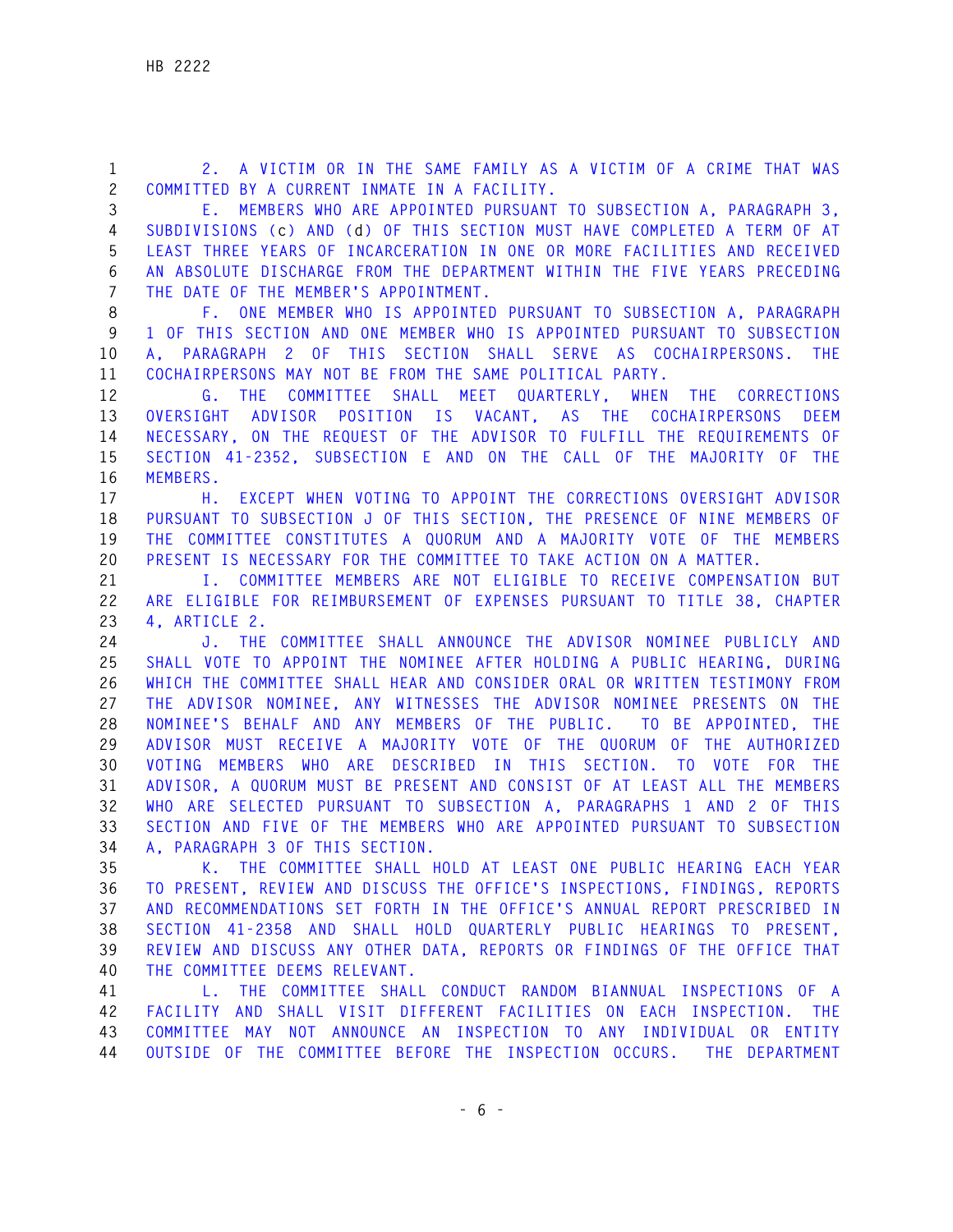**1 SHALL ENSURE FULL ACCESS TO THE FACILITY, INMATES AND STAFF CONSISTENT 2 WITH SECTION 41-2354 SUBSECTION A.** 

**3 M. THE LEGISLATURE SHALL PROVIDE THE COMMITTEE WITH OFFICE SPACE, 4 MEETING SPACE, SUPPLIES AND ADMINISTRATIVE PERSONNEL AS NEEDED.** 

**5 N. A NONVOTING MEMBER OF THE COMMITTEE IS EXCLUDED FROM 6 INVESTIGATIONS, INTERVIEWS, RECEIPT OF TESTIMONY AND REVIEW OF DOCUMENTS 7 ON THE REQUEST OF AN INMATE, AN INMATE'S FAMILY MEMBER OR REPRESENTATIVE 8 OR A DEPARTMENT STAFF MEMBER OR EMPLOYEE WHEN THAT PERSON BELIEVES THE 9 PERSON MAY BE SUBJECT TO REPRISAL OR RETALIATION FOR PROVIDING TESTIMONY 10 OR OTHER INFORMATION TO THE COMMITTEE.** 

**11 O. THE COMMITTEE COCHAIRPERSONS SHALL MEET WITH THE GOVERNOR AND 12 THE DIRECTOR OF THE DEPARTMENT AT LEAST TWO TIMES EACH YEAR TO REPORT ON 13 THE WORK AND FINDINGS OF THE COMMITTEE.** 

**14 P. THE COMMITTEE MAY ISSUE SUBPOENAS TO THE DEPARTMENT FOR RECORDS, 15 DOCUMENTS OR DATA IN THE DEPARTMENT'S POSSESSION AND FOR DEPARTMENT STAFF, 16 CONTRACTORS OR REPRESENTATIVES TO APPEAR AND TESTIFY BEFORE THE COMMITTEE. 17 AFTER A SUBPOENA IS SERVED AND, ON APPLICATION TO THE COURT, THE COMMITTEE 18 MAY ENFORCE A SUBPOENA IN THE SAME MANNER PROVIDED BY LAW FOR THE SERVICE 19 AND ENFORCEMENT OF A SUBPOENA IN A CIVIL ACTION. IF AN ENTITY FAILS TO 20 COMPLY WITH A SUBPOENA, THE COMMITTEE MAY PURSUE ENFORCEMENT OF THE 21 SUBPOENA IN A COURT OR REFER THE SUBPOENA TO THE SPEAKER OF THE HOUSE OF 22 REPRESENTATIVES, THE PRESIDENT OF SENATE OR THE CHAIRMAN OF ANY COMMITTEE 23 OF THE LEGISLATURE FOR ENFORCEMENT IN THE SAME MANNER AND SUBJECT TO THE 24 SAME PENALTIES PRESCRIBED IN CHAPTER 7, ARTICLE 4 OF THIS TITLE.** 

**25 41-2354. Office authority; access to department records and** 

**26 facilities; subpoena**

**27 A. THE OFFICE MUST HAVE ACCESS IN THE SAME MANNER AS THE DIRECTOR, 28 ON DEMAND, IN PERSON OR IN WRITING AND WITH OR WITHOUT PRIOR NOTICE, TO 29 ALL FACILITIES, INCLUDING ALL AREAS THAT ARE USED BY OR ARE OTHERWISE 30 ACCESSIBLE TO INMATES, DEPARTMENT STAFF AND CONTRACTORS, AND TO PROGRAMS 31 FOR INMATES AT REASONABLE TIMES WHICH, AT A MINIMUM, INCLUDES ACCESS 32 DURING NORMAL WORKING HOURS AND VISITING HOURS AND THE OPPORTUNITY TO 33 INTERVIEW ANY INMATE, DEPARTMENT EMPLOYEE OR CONTRACTOR OR OTHER PERSON 34 FOR THE PURPOSE OF:** 

**35 1. PROVIDING INFORMATION ABOUT INDIVIDUAL RIGHTS AND THE SERVICES 36 AVAILABLE FROM THE OFFICE, INCLUDING THE NAME, ADDRESS AND TELEPHONE 37 NUMBER OF THE OFFICE FACILITIES OR STAFF.** 

**38 2. CONDUCTING OFFICIAL INSPECTIONS AS PRESCRIBED IN SECTIONS 39 41-2352 AND 41-2356.** 

**40 3. INSPECTING, VIEWING, PHOTOGRAPHING AND VIDEO RECORDING ALL AREAS 41 OF THE FACILITY THAT ARE USED BY OR ARE ACCESSIBLE TO INMATES.** 

**42 B. WHEN ACCESSING INMATES, THE DEPARTMENT MUST GIVE THE OFFICE THE 43 OPPORTUNITY TO MEET AND COMMUNICATE PRIVATELY AND CONFIDENTIALLY WITH 44 INMATES REGULARLY, WITH OR WITHOUT PRIOR NOTICE, BOTH FORMALLY AND 45 INFORMALLY, BY TELEPHONE, MAIL AND ELECTRONIC COMMUNICATION AND IN PERSON.**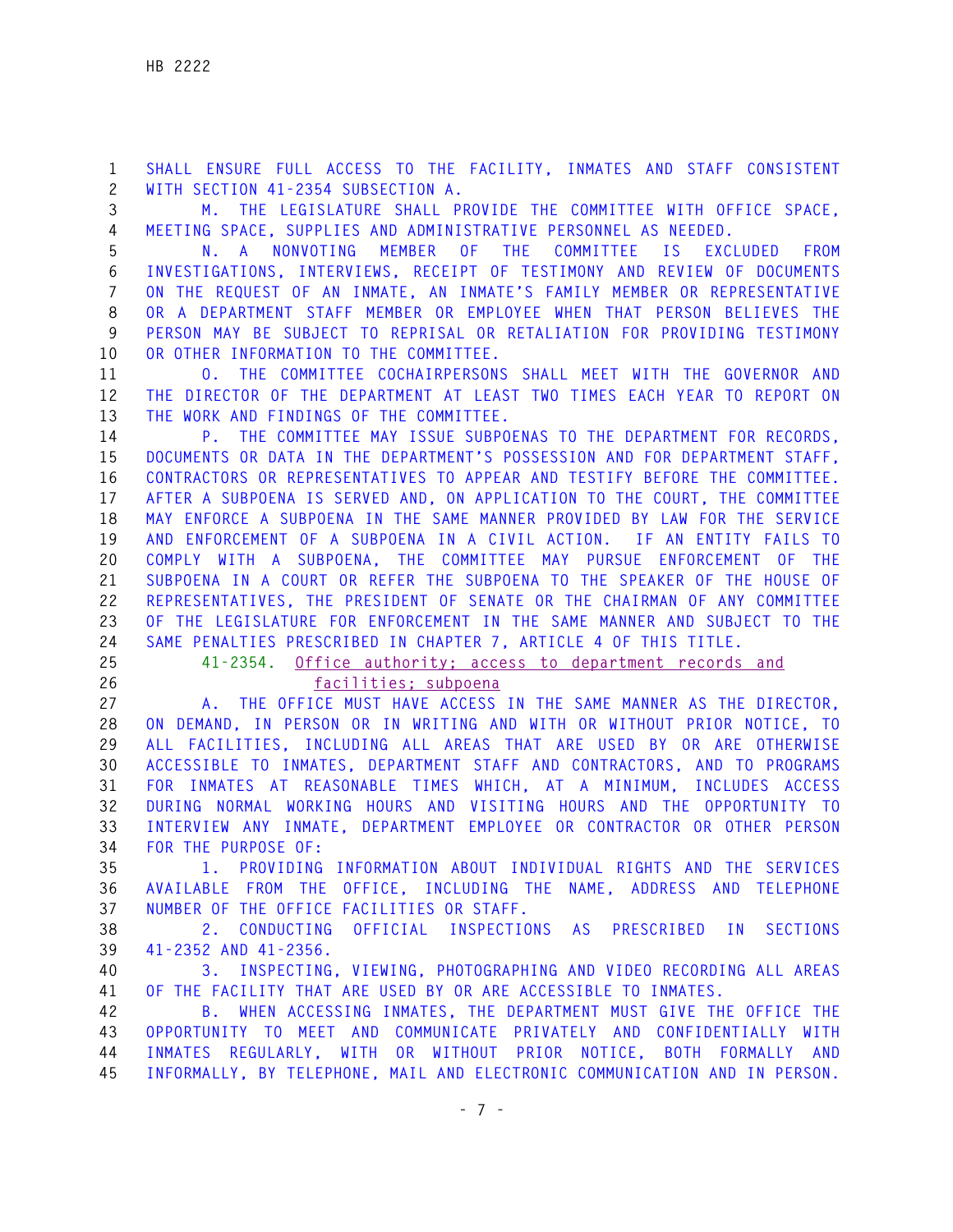**1 DEPARTMENT EMPLOYEES OR CONTRACTORS MAY NOT MONITOR, RECORD OR BE PRESENT 2 WHEN THE OFFICE COMMUNICATES WITH INMATES. WITH CONSENT OF THE INMATE, 3 MEMBERS OF THE OFFICE MAY RECORD MEETINGS WITH INMATES. AN OFFICE 4 RECORDING OF AN INMATE IS CONFIDENTIAL AND IS NOT ACCESSIBLE TO A 5 DEPARTMENT EMPLOYEE OR CONTRACTOR.** 

**6 C. ACCESS TO DEPARTMENT EMPLOYEES OR CONTRACTORS INCLUDES THE 7 OPPORTUNITY TO MEET AND COMMUNICATE PRIVATELY AND CONFIDENTIALLY WITH 8 INDIVIDUALS DURING AN INSPECTION OR NORMAL WORKING HOURS, WITH OR WITHOUT 9 PRIOR NOTICE, BOTH FORMALLY AND INFORMALLY, BY TELEPHONE, MAIL AND 10 ELECTRONIC COMMUNICATION AND IN PERSON. WITH THE CONSENT OF THE 11 DEPARTMENT EMPLOYEE OR CONTRACTOR, MEMBERS OF THE OFFICE MAY RECORD THE 12 MEETING WITH THE DEPARTMENT EMPLOYEE OR CONTRACTOR.** 

**13 D. THE OFFICE MAY ACCESS, INSPECT AND COPY ALL RELEVANT 14 INFORMATION, RECORDS OR DOCUMENTS THAT ARE IN THE POSSESSION OR CONTROL OF 15 THE DEPARTMENT AND THAT THE OFFICE CONSIDERS NECESSARY TO INVESTIGATE A 16 COMPLAINT. THE DEPARTMENT MUST ASSIST THE OFFICE IN OBTAINING THE 17 NECESSARY RELEASES FOR THOSE DOCUMENTS THAT ARE SPECIFICALLY RESTRICTED OR 18 PRIVILEGED FOR USE BY THE OFFICE.** 

**19 E. FOLLOWING NOTIFICATION FROM THE OFFICE WITH A WRITTEN DEMAND FOR 20 ACCESS TO DEPARTMENT RECORDS, THE DESIGNATED DEPARTMENT STAFF MUST PROVIDE 21 THE OFFICE WITH ACCESS TO THE REQUESTED DOCUMENTATION NOT LATER THAN 22 TWENTY BUSINESS DAYS AFTER THE OFFICE'S WRITTEN REQUEST FOR THE RECORDS. 23 IF THE REQUESTED RECORDS PERTAIN TO AN INMATE DEATH, THREATS OF BODILY 24 HARM, INCLUDING SEXUAL OR PHYSICAL ASSAULTS, OR THE DENIAL OF NECESSARY 25 MEDICAL TREATMENT, THE DEPARTMENT MUST PROVIDE THE RECORDS WITHIN FIVE 26 DAYS, UNLESS THE OFFICE CONSENTS TO AN EXTENSION OF THAT TIME FRAME.** 

**27 F. THE OFFICE MUST WORK WITH THE DEPARTMENT TO MINIMIZE DISRUPTION 28 TO THE OPERATIONS OF THE DEPARTMENT DUE TO OFFICE ACTIVITIES AND MUST 29 COMPLY WITH THE DEPARTMENT'S REASONABLE SECURITY CLEARANCE PROCESSES, IF 30 THESE PROCESSES DO NOT IMPEDE THE ACTIVITIES ALLOWED BY THIS SECTION.** 

**31 G. THE OFFICE MAY SUBPOENA RECORDS, DOCUMENTS OR DATA THAT ARE IN 32 THE DEPARTMENT'S POSSESSION OR DEPARTMENT STAFF, CONTRACTORS OR 33 REPRESENTATIVES TO APPEAR AND PROVIDE INFORMATION TO THE OFFICE. A 34 SUBPOENA THAT IS ISSUED BY THE OFFICE MUST BE SERVED AND, ON APPLICATION 35 TO THE COURT, MAY BE ENFORCED IN THE MANNER PROVIDED BY LAW FOR THE 36 SERVICE AND ENFORCEMENT OF SUBPOENAS IN A CIVIL ACTION. IF AN ENTITY 37 FAILS TO COMPLY WITH A SUBPOENA, THE OFFICE MAY PURSUE ENFORCEMENT OF THE 38 SUBPOENA IN A COURT OR REFER THE SUBPOENA TO THE COMMITTEE FOR ENFORCEMENT 39 IN THE SAME MANNER AND SUBJECT TO THE SAME PENALTIES AS A LEGISLATIVE 40 SUBPOENA PURSUANT TO CHAPTER 7, ARTICLE 4 OF THIS TITLE.** 

**41 41-2355. Confidential communications**

**42 A. ALL CORRESPONDENCE AND COMMUNICATION WITH THE OFFICE OR 43 COMMITTEE ARE CONFIDENTIAL AND PRIVILEGED.** 

**44 B. THE OFFICE SHALL ESTABLISH CONFIDENTIALITY RULES AND PROCEDURES 45 FOR ALL INFORMATION MAINTAINED BY THE OFFICE TO ENSURE THAT THE IDENTITY**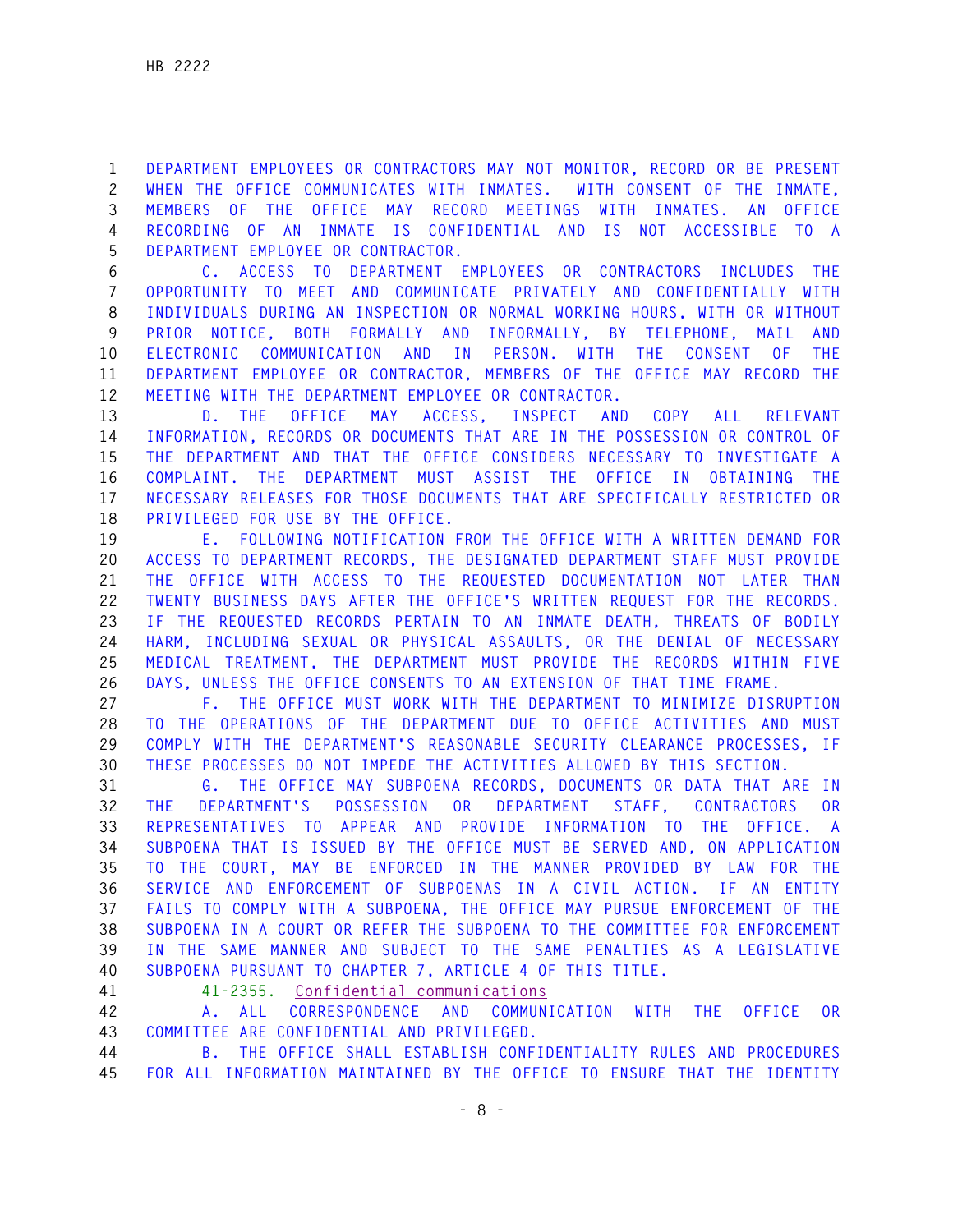**1 OF A COMPLAINANT REMAINS CONFIDENTIAL BEFORE, DURING AND AFTER AN 2 INVESTIGATION TO THE GREATEST EXTENT PRACTICABLE. THE OFFICE MAY DISCLOSE 3 A COMPLAINANT'S IDENTIFYING INFORMATION FOR THE SOLE PURPOSE OF CARRYING 4 OUT AN INVESTIGATION. 5 41-2356. Inspection authority; report 6 A. THE OFFICE SHALL INSPECT EACH FACILITY AND RELEASE A PUBLIC 7 REPORT WITHIN TWO YEARS AFTER THE EFFECTIVE DATE OF THIS SECTION. THE 8 OFFICE SHALL CONDUCT SUBSEQUENT INSPECTIONS ON A STAGGERED SCHEDULE 9 DEPENDING ON THE FACILITY'S SAFETY AND COMPLIANCE CLASSIFICATION. 10 B. DURING AN INSPECTION, THE OFFICE SHALL ASSESS OR REVIEW ALL OF 11 THE FOLLOWING: 12 1. THE FACILITY'S POLICIES AND PROCEDURES THAT RELATE TO THE CARE 13 OF INMATES. 14 2. THE CONDITIONS OF CONFINEMENT. 15 3. THE AVAILABILITY OF EDUCATIONAL AND REHABILITATIVE PROGRAMMING, 16 DRUG AND MENTAL HEALTH TREATMENT AND INMATE JOBS AND VOCATIONAL TRAINING. 17 4. POLICIES AND PROCEDURES RELATING TO VISITATION. 18 5. MEDICAL FACILITIES AND MEDICAL PROCEDURES AND POLICIES. 19 6. LOCKDOWNS AT THE FACILITY THAT OCCURRED SINCE THE LAST 20 INSPECTION. FOR THE INITIAL ASSESSMENT, THE OFFICE SHALL REVIEW LOCKDOWNS 21 THAT OCCURRED DURING THE PREVIOUS THREE YEARS. 22 7. FACILITY STAFFING, INCLUDING THE NUMBER AND JOB ASSIGNMENTS OF 23 CORRECTIONAL STAFF, THE RATIO OF STAFF TO INMATES AT THE FACILITY AND THE 24 STAFF POSITION VACANCY RATE AT THE FACILITY. 25 8. PHYSICAL AND SEXUAL ASSAULTS AT THE FACILITY THAT OCCURRED SINCE 26 THE LAST INSPECTION. FOR THE INITIAL ASSESSMENT, THE OFFICE SHALL REVIEW 27 ASSAULTS THAT OCCURRED DURING THE PREVIOUS THREE YEARS. 28 9. INMATE OR STAFF DEATHS THAT OCCURRED AT THE FACILITY SINCE THE 29 LAST INSPECTION. FOR THE INITIAL ASSESSMENT, THE OFFICE SHALL REVIEW 30 INMATE AND STAFF DEATHS THAT OCCURRED DURING THE PREVIOUS THREE YEARS. 31 10. DEPARTMENT STAFF RECRUITMENT, TRAINING, SUPERVISION AND 32 DISCIPLINE. 33 11. THE AVAILABILITY OF COMPLAINT AND GRIEVANCE FORMS AT A FACILITY 34 AND THE ACCESSIBILITY OF THE ADMINISTRATIVE REMEDIES PROCESS TO INMATES 35 AND INMATE REPRESENTATIVES. 36 12. ANY OTHER ASPECT OF FACILITY OPERATIONS THAT THE OFFICE DEEMS 37 NECESSARY OVER THE COURSE OF AN INSPECTION OR THAT RELATES TO A COVERED 38 ISSUE. 39 C. AFTER COMPLETING AN INSPECTION, THE OFFICE SHALL PREPARE AND 40 PUBLISH A REPORT, MAKE THE REPORT AVAILABLE TO THE PUBLIC ON THE INTERNET 41 AND SUBMIT THE REPORT TO THE GOVERNOR, THE ATTORNEY GENERAL, THE PRESIDENT 42 OF THE SENATE, THE SPEAKER OF THE HOUSE OF REPRESENTATIVES, THE 43 CORRECTIONAL OVERSIGHT COMMITTEE AND THE DIRECTOR OF THE STATE DEPARTMENT 44 OF CORRECTIONS AND PROVIDE A COPY OF THIS REPORT TO THE SECRETARY OF 45 STATE. THE REPORT MUST INCLUDE:**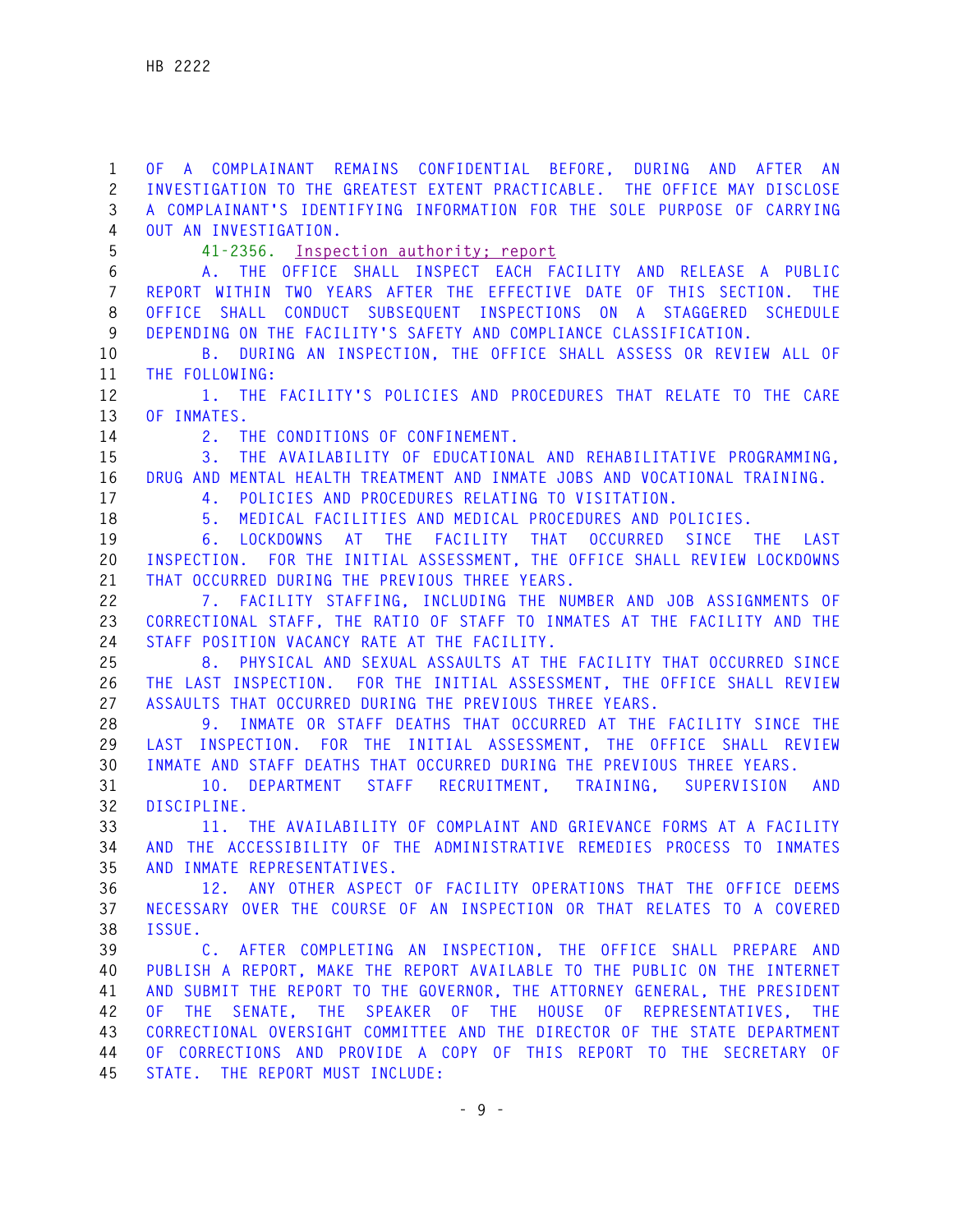**1 1. A SUMMARY OF THE FACILITY'S POLICIES AND PROCEDURES RELATING TO 2 INMATE CARE. 3 2. A DESCRIPTION OF THE CONDITIONS OF CONFINEMENT. 4 3. A CATALOGUE OF AVAILABLE EDUCATIONAL AND REHABILITATIVE 5 PROGRAMMING, DRUG AND MENTAL HEALTH TREATMENT AND INMATE JOBS AND 6 VOCATIONAL TRAINING. 7 4. A SUMMARY OF VISITATION POLICIES AND PROCEDURES. 8 5. A SUMMARY OF MEDICAL FACILITIES AND MEDICAL PROCEDURES AND 9 POLICIES. 10 6. A SUMMARY OF THE LOCKDOWNS REVIEWED BY THE OFFICE. 11 7. A SUMMARY OF FACILITY STAFFING, INCLUDING POLICIES RELATING TO 12 STAFF RECRUITMENT, TRAINING, SUPERVISION AND DISCIPLINE. 13 8. A SUMMARY OF PHYSICAL AND SEXUAL ASSAULTS THAT OCCURRED AT THE 14 FACILITY AND THAT WERE REVIEWED BY THE OFFICE. 15 9. A SUMMARY OF INMATE OR STAFF DEATHS THAT OCCURRED AT THE 16 FACILITY. 17 10. A SUMMARY OF THE AVAILABILITY OF COMPLAINT AND GRIEVANCE FORMS 18 AT THE FACILITY, THE ACCESSIBILITY OF THE ADMINISTRATIVE REMEDIES PROCESS 19 FOR INMATES AND INMATE REPRESENTATIVES AND THE FACILITY'S TIMELY AND 20 UNBIASED RESOLUTION OF COMPLAINTS AND GRIEVANCES. 21 11. RECOMMENDATIONS FOR IMPROVING CONDITIONS AND SAFETY WITHIN THE 22 FACILITY. 23 12. A SAFETY AND COMPLIANCE CLASSIFICATION WITH A RECOMMENDED 24 TIMELINE FOR THE NEXT INSPECTION. 25 D. AFTER COMPLETING AN INSPECTION, THE OFFICE SHALL ASSIGN THE 26 FACILITY A SAFETY AND COMPLIANCE CLASSIFICATION. THE OFFICE SHALL 27 ESTABLISH A CLASSIFICATION SYSTEM THAT CONSISTS OF THE FOLLOWING THREE 28 TIERS AND THAT IS DETERMINED BASED ON THE FACTORS DESCRIBED IN SUBSECTION 29 B OF THIS SECTION: 30 1. TIER ONE, WHICH REQUIRES SUBSEQUENT INSPECTION WITHIN TWELVE 31 MONTHS. THE OFFICE MUST ASSIGN TIER ONE TO MAXIMUM SECURITY FACILITIES 32 AND FACILITIES THAT PRESENT CLEAR VIOLATIONS OF RIGHTS, RISKS TO INMATE 33 SAFETY OR SEVERE LACK OF QUALITY PROGRAMMING FOR SUCCESSFUL INMATE 34 REHABILITATION. 35 2. TIER TWO, WHICH REQUIRES SUBSEQUENT INSPECTION BETWEEN EIGHTEEN 36 MONTHS AND THIRTY-SIX MONTHS. THE OFFICE MUST ASSIGN TIER TWO TO 37 FACILITIES THAT MAY HAVE VIOLATIONS OF RIGHTS, SUBSTANDARD CONDITIONS OF 38 CONFINEMENT OR SUBSTANDARD PROGRAMMING OPTIONS. 39 3. TIER THREE, WHICH REQUIRES SUBSEQUENT INSPECTION WITHIN 40 THIRTY-SIX MONTHS. THE OFFICE MUST ASSIGN TIER THREE TO FACILITIES THAT 41 HAVE ADEQUATE CONDITIONS OF CONFINEMENT AND PROGRAMMING OPTIONS. 42 E. THE DEPARTMENT SHALL RESPOND IN WRITING TO EACH INSPECTION 43 REPORT ISSUED BY THE OFFICE WITHIN TWENTY BUSINESS DAYS AFTER THE REPORT 44 IS ISSUED. THE DEPARTMENT'S RESPONSE MUST INCLUDE A CORRECTIVE ACTION 45 PLAN. THE OFFICE SHALL MONITOR THE DEPARTMENT'S COMPLIANCE WITH THE**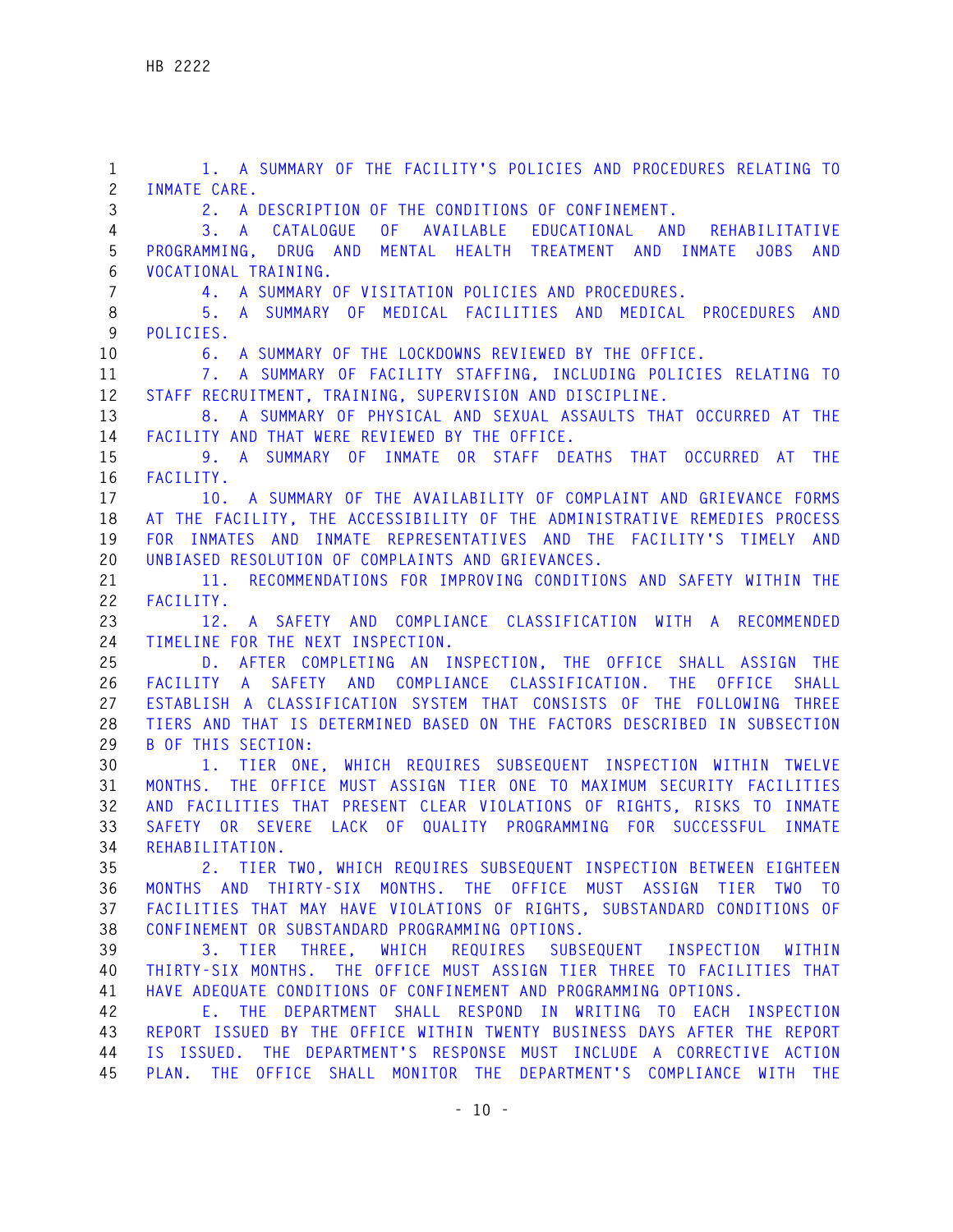**1 CORRECTIVE ACTION PLAN AND MAY CONDUCT FURTHER INSPECTIONS OR 2 INVESTIGATIONS AS NECESSARY TO MONITOR COMPLIANCE. 3 41-2357. Authority to investigate complaints; prohibited 4 investigations 5 A. THE OFFICE MAY INITIATE AND ATTEMPT TO RESOLVE AN INVESTIGATION 6 ON ITS OWN INITIATIVE OR AFTER RECEIVING A COMPLAINT FROM AN INMATE, 7 FAMILY MEMBER, INMATE REPRESENTATIVE, DEPARTMENT EMPLOYEE OR CONTRACTOR OR 8 OTHER PERSON REGARDING ANY OF THE FOLLOWING THAT MAY ADVERSELY AFFECT 9 INMATE HEALTH, SAFETY, WELFARE AND RIGHTS:**  10 1. ABUSE OR NEGLECT. **11 2. CONDITIONS OF CONFINEMENT. 12 3. DEPARTMENT DECISIONS OR ADMINISTRATIVE ACTIONS. 13 4. DEPARTMENT INACTIONS OR OMISSIONS. 14 5. DEPARTMENT POLICIES, RULES OR PROCEDURES. 15 6. ALLEGED VIOLATIONS OF LAW BY DEPARTMENT STAFF THAT MAY ADVERSELY 16 AFFECT INMATE HEALTH, SAFETY, WELFARE AND RIGHTS. 17 B. THE OFFICE MAY DECLINE TO INVESTIGATE ANY COMPLAINT. THE OFFICE 18 SHALL INFORM THE INMATE THAT THE INMATE IS ENTITLED TO USE THE 19 DEPARTMENT'S POLICIES REGARDING RESOLUTION OF INMATE GRIEVANCES AND SHALL 20 PROVIDE INFORMATION AND A COMPLETE SET OF FORMS TO THE INMATE TO COMPLETE 21 THE RESOLUTION OF INMATE GRIEVANCES. THE DEPARTMENT SHALL TOLL ANY 22 PROCEDURAL DEADLINES FOR FILING A GRIEVANCE AND THE ADMINISTRATIVE REMEDY 23 PROCESS TIME FRAMES DO NOT BEGIN UNTIL FIVE BUSINESS DAYS AFTER THE INMATE 24 HAS RECEIVED THE INFORMATION AND FORMS FROM THE OFFICE BY INMATE LEGAL 25 MAIL PROCESS. THE OFFICE SHALL DECLINE TO INVESTIGATE A COMPLAINT IF THE 26 INMATE HAS FAILED TO FIRST USE THE DEPARTMENT'S POLICIES REGARDING 27 RESOLUTION OF INMATE GRIEVANCES UNLESS THE INMATE PROVIDES EVIDENCE THAT 28 THE COMPLAINT IS LEGITIMATE AND THE INMATE HAS MADE A GOOD FAITH ATTEMPT 29 TO EXHAUST THE ADMINISTRATIVE REMEDY PROCESS AND WAS IMPEDED OR 30 PROCEDURALLY DEFAULTED BY NO FAULT OF THE INMATE. 31 C. IF THE OFFICE FINDS THAT INMATES REPEATEDLY ASSERT THEIR 32 INABILITY TO USE THE ADMINISTRATIVE REMEDY PROCESS DESPITE THE INMATES' 33 GOOD FAITH EFFORTS, THE OFFICE MAY CONDUCT AN UNANNOUNCED INSPECTION OF 34 THE FACILITY WHERE THE ISSUES ARE OCCURRING TO DETERMINE WHETHER THE 35 FACILITY IS MAKING THE ADMINISTRATIVE PROCESS AND GRIEVANCE FORMS 36 ACCESSIBLE TO INMATES. 37 D. IF THE OFFICE DOES NOT INVESTIGATE A COMPLAINT, THE OFFICE SHALL 38 NOTIFY THE COMPLAINANT IN WRITING OF THE DECISION NOT TO INVESTIGATE AND 39 THE REASONS FOR THE DECISION. 40 E. THE OFFICE'S ACTION OR LACK OF ACTION ON A COMPLAINT MAY NOT BE 41 DEEMED AN ADMINISTRATIVE PROCEDURE REQUIRED FOR EXHAUSTION OF REMEDIES 42 BEFORE BRINGING AN ACTION PURSUANT TO 42 UNITED STATES CODE SECTION 1997e 43 OR FILING A NOTICE OF CLAIM THAT IS REQUIRED BY SECTION 12-821.01. 44 F. THE OFFICE MAY NOT INVESTIGATE EITHER OF THE FOLLOWING 45 COMPLAINTS:**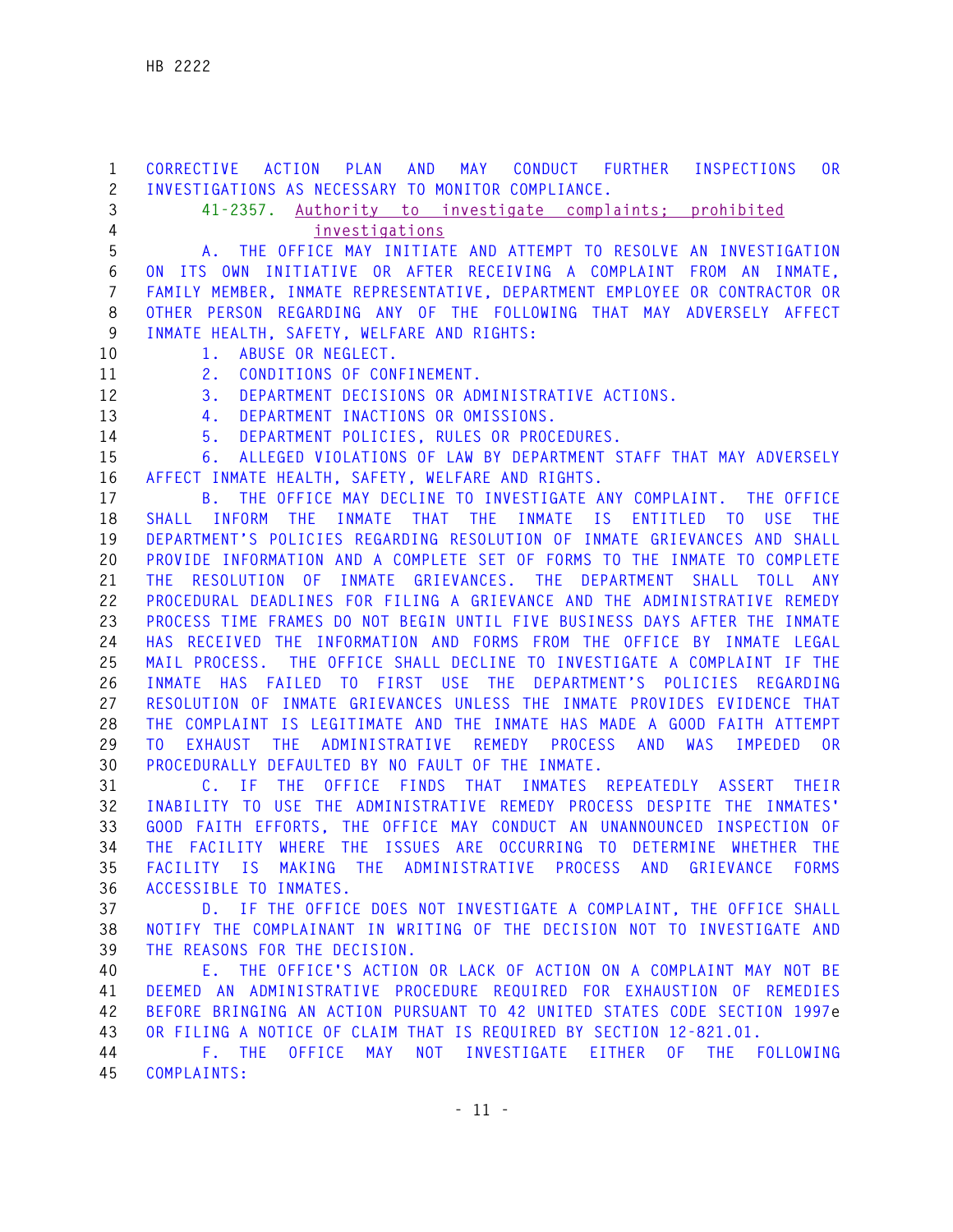**1 1. A COMPLAINT THAT RELATES TO AN INMATE'S UNDERLYING CRIMINAL 2 CONVICTION. 3 2. A COMPLAINT FROM A DEPARTMENT EMPLOYEE OR CONTRACTOR THAT 4 RELATES TO THE EMPLOYEE'S OR CONTRACTOR'S EMPLOYMENT RELATIONSHIP WITH THE 5 DEPARTMENT UNLESS THE COMPLAINT RELATES TO INMATE HEALTH, SAFETY, WELFARE 6 OR REHABILITATION. 7 G. THE OFFICE MAY REFER THE COMPLAINANT AND OTHERS TO APPROPRIATE 8 RESOURCES OR STATE, TRIBAL OR FEDERAL AGENCIES. 9 H. THE OFFICE MAY NOT LEVY ANY FEES FOR THE SUBMISSION OR 10 INVESTIGATION OF COMPLAINTS. 11 I. AFTER INVESTIGATING A COMPLAINT, THE OFFICE MUST RENDER A PUBLIC 12 DECISION ON THE MERITS OF EACH COMPLAINT, EXCEPT THAT THE DOCUMENTS 13 SUPPORTING THE DECISION ARE SUBJECT TO THE CONFIDENTIALITY PROVISIONS OF 14 SECTION 41-2355. THE OFFICE MUST INFORM THE INMATE AND THE DEPARTMENT OF 15 THE DECISION. THE OFFICE MUST STATE THE OFFICE'S RECOMMENDATIONS AND 16 REASONING IF, IN THE OFFICE'S OPINION, THE DEPARTMENT OR ANY DEPARTMENT 17 EMPLOYEE OR CONTRACTOR SHOULD DO ANY OF THE FOLLOWING:**  18 1. CONSIDER THE MATTER FURTHER. **19 2. MODIFY OR CANCEL ANY ACTION. 20 3. ALTER A RULE, PRACTICE OR RULING. 21 4. EXPLAIN IN DETAIL THE ADMINISTRATIVE ACTION IN QUESTION. 22 5. RECTIFY AN OMISSION. 23 J. ON THE REQUEST OF THE OFFICE, THE DEPARTMENT, WITHIN THE TIME 24 SPECIFIED, SHALL INFORM THE OFFICE IN WRITING ABOUT ANY ACTION TAKEN ON 25 THE RECOMMENDATIONS OR THE REASONS FOR NOT COMPLYING WITH THE 26 RECOMMENDATIONS. 27 K. IF THE OFFICE BELIEVES, BASED ON THE INVESTIGATION, THAT THERE 28 HAS BEEN OR CONTINUES TO BE A SIGNIFICANT INMATE HEALTH, SAFETY, WELFARE 29 OR REHABILITATION ISSUE, THE OFFICE MUST REPORT THE FINDING TO THE 30 GOVERNOR, THE ATTORNEY GENERAL, THE PRESIDENT OF THE SENATE, THE SPEAKER 31 OF THE HOUSE OF REPRESENTATIVES, THE CORRECTIONAL OVERSIGHT COMMITTEE 32 ESTABLISHED BY SECTION 41-2353 AND THE DIRECTOR OF THE STATE DEPARTMENT OF 33 CORRECTIONS AND SHALL PROVIDE A COPY OF THIS REPORT TO THE SECRETARY OF 34 STATE. 35 L. IF THE DEPARTMENT CONDUCTS AN INTERNAL DISCIPLINARY 36 INVESTIGATION AND REVIEW OF ONE OR MORE DEPARTMENT STAFF MEMBERS AS A 37 RESULT OF AN OFFICE INVESTIGATION, THE DEPARTMENT'S DISCIPLINARY REVIEW 38 MAY BE SUBJECT TO ADDITIONAL REVIEW AND INVESTIGATION BY THE OFFICE TO 39 ENSURE A FAIR AND OBJECTIVE PROCESS. 40 M. BEFORE ANNOUNCING A CONCLUSION OR RECOMMENDATION THAT EXPRESSLY 41 OR IMPLICITLY CRITICIZES A PERSON OR THE DEPARTMENT, THE OFFICE SHALL 42 CONSULT WITH THAT PERSON OR THE DEPARTMENT. THE OFFICE MAY REQUEST TO BE 43 NOTIFIED BY THE DEPARTMENT, WITHIN A SPECIFIED TIME, OF ANY ACTION TAKEN 44 ON ANY RECOMMENDATION PRESENTED.**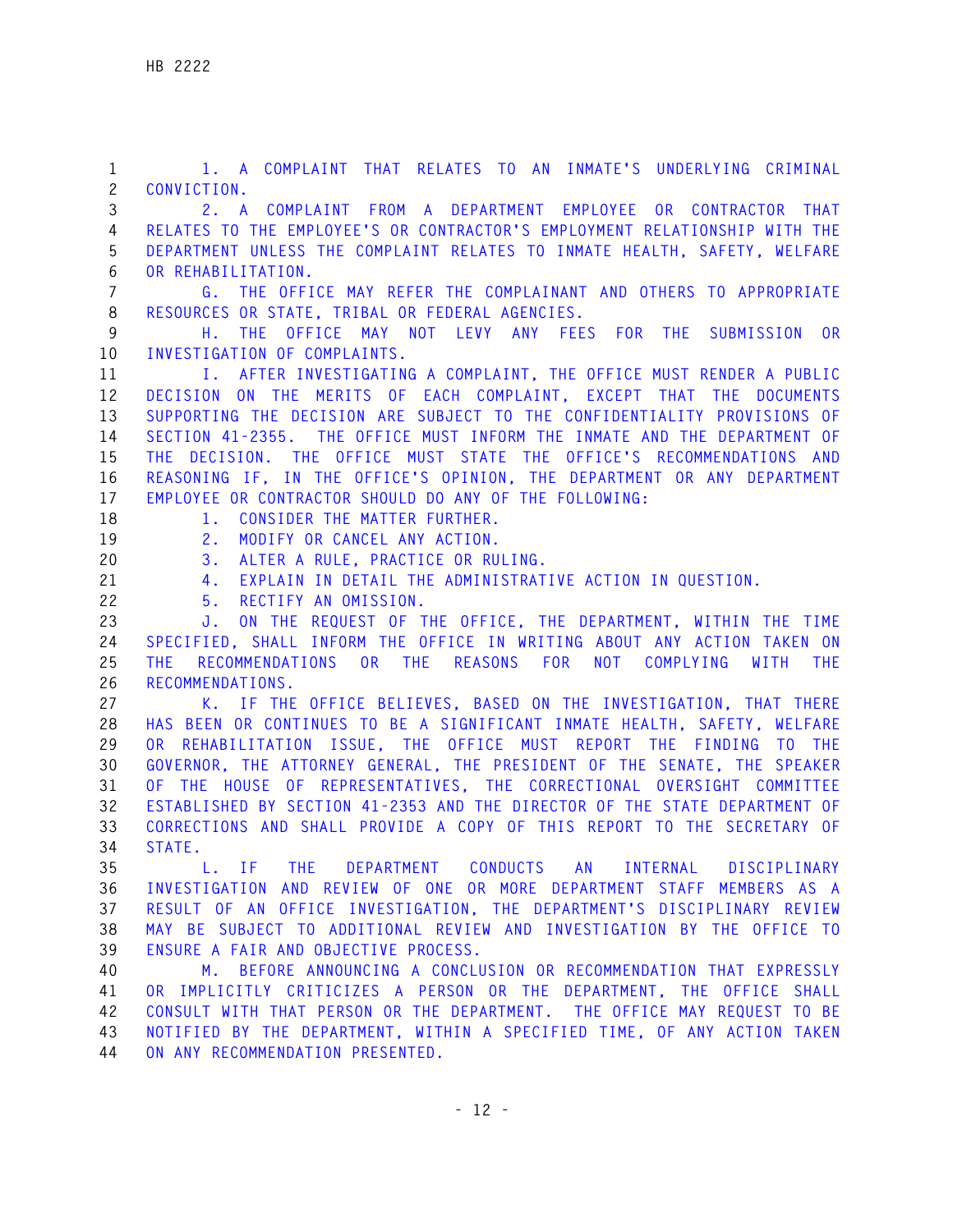**1 N. THE DEPARTMENT AND THE DEPARTMENT'S EMPLOYEES AND CONTRACTORS 2 MAY NOT DISCHARGE, RETALIATE AGAINST OR IN ANY MANNER DISCRIMINATE AGAINST 3 ANY PERSON BECAUSE THAT PERSON FILED A COMPLAINT OR INSTITUTED OR CAUSED 4 TO BE INSTITUTED A PROCEEDING UNDER OR RELATING TO THIS SECTION. 5 O. THE OFFICE MAY CONSIDER ANY ALLEGED DISCHARGE, RETALIATION 6 AGAINST OR DISCRIMINATION AGAINST A COMPLAINANT TO BE AN APPROPRIATE 7 SUBJECT OF AN INVESTIGATION. 8 P. ANY DEPARTMENT EMPLOYEE OR CONTRACTOR WHO BELIEVES THAT THE 9 EMPLOYEE OR CONTRACTOR HAS BEEN DISCHARGED OR OTHERWISE DISCRIMINATED 10 AGAINST BY ANY PERSON IN VIOLATION OF THIS SECTION, WITHIN THIRTY DAYS 11 AFTER THE VIOLATION OCCURS, MAY FILE A COMPLAINT WITH THE INDUSTRIAL 12 COMMISSION OF ARIZONA AND IS ENTITLED TO PURSUE AND RECEIVE THE REMEDIES 13 PROVIDED IN TITLE 23. 14 41-2358. Annual report 15 A. BY DECEMBER 31 OF EACH YEAR, THE OFFICE SHALL PREPARE AND 16 PUBLISH AN ANNUAL REPORT, MAKE THE REPORT AVAILABLE TO THE PUBLIC ON THE 17 INTERNET AND DELIVER THE REPORT TO THE GOVERNOR, THE ATTORNEY GENERAL, THE 18 PRESIDENT OF THE SENATE, THE SPEAKER OF THE HOUSE OF REPRESENTATIVES, THE 19 CORRECTIONAL OVERSIGHT COMMITTEE AND THE DIRECTOR OF THE STATE DEPARTMENT 20 OF CORRECTIONS AND PROVIDE A COPY OF THE REPORT TO THE SECRETARY OF STATE. 21 THE ANNUAL REPORT MUST INCLUDE: 22 1. A SUMMARY OF THE OFFICE'S INSPECTIONS AND COMPLAINT 23 INVESTIGATIONS CONDUCTED THAT CALENDAR YEAR, INCLUDING THE OFFICE'S 24 FINDINGS AND RECOMMENDATIONS AND THE DEPARTMENT'S RESPONSES AND CORRECTIVE 25 ACTIONS. 26 2. A CHARACTERIZATION OF THE CONDITIONS OF CONFINEMENT. 27 3. A SUMMARY OF AVAILABLE EDUCATIONAL AND REHABILITATIVE 28 PROGRAMMING, DRUG AND MENTAL HEALTH TREATMENT AND INMATE JOBS AND 29 VOCATIONAL TRAINING. 30 4. A SUMMARY OF VISITATION POLICIES AND PROCEDURES. 31 5. A SUMMARY OF MEDICAL FACILITIES AND MEDICAL PROCEDURES AND 32 POLICIES. 33 6. A SUMMARY OF THE LOCKDOWNS REVIEWED BY THE OFFICE. 34 7. A SUMMARY OF THE STAFFING AT EACH FACILITY AND IN THE DEPARTMENT 35 OVERALL. 36 8. A SUMMARY OF PHYSICAL AND SEXUAL ASSAULTS REVIEWED BY THE 37 OFFICE. 38 9. A SUMMARY OF INMATE OR STAFF DEATHS THAT OCCURRED AT A FACILITY. 39 10. A SUMMARY OF THE OFFICE'S INVESTIGATIONS, FINDINGS AND 40 RESOLUTIONS OF ANY COMPLAINTS. 41 11. RECOMMENDATIONS TO THE LEGISLATURE AND THE DEPARTMENT REGARDING 42 THE FOLLOWING: 43 (a) HOW THE OFFICE AND THE DEPARTMENT ARE FUNDED AND STAFFED. 44 (b) IMPROVING STAFF RETENTION, TRAINING, WORKING CONDITIONS, 45 COMPENSATION, BENEFITS, MORALE AND SAFETY.**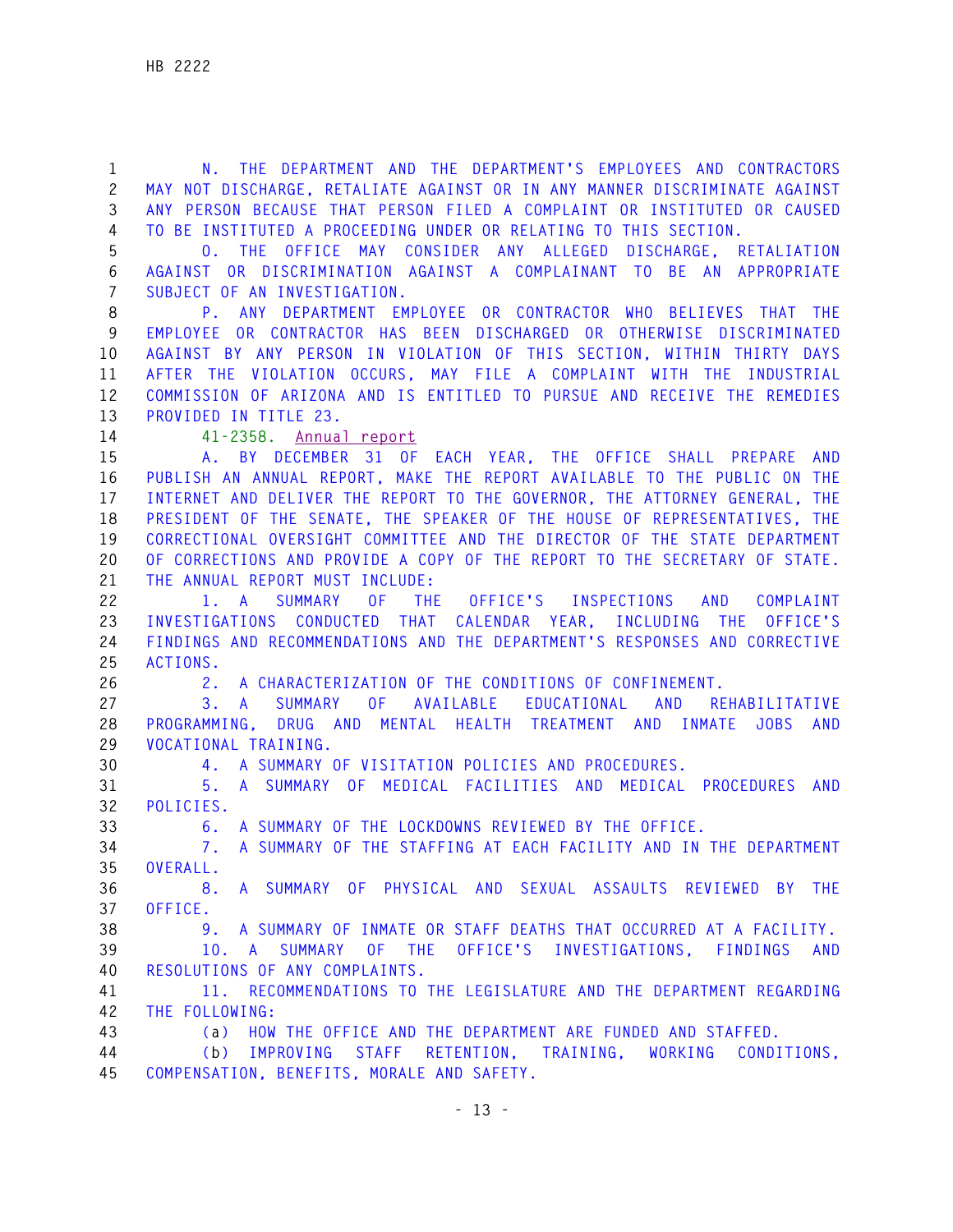**1 (c) IMPROVING INMATE HEALTH, SAFETY, CONDITIONS OF CONFINEMENT, 2 MEDICAL CARE AND MENTAL HEALTH CARE. 3 (d) IMPROVING VISITATION AND LIMITING LOCKDOWNS AND ADMINISTRATIVE 4 SEGREGATION OR SOLITARY CONFINEMENT. 5 (e) IMPROVING COMPLAINT INVESTIGATION AND RESOLUTION AND THE 6 DEPARTMENT'S ADMINISTRATIVE REMEDIES PROCESS. 7 (f) IMPROVING ACCESS TO AND QUALITY AND AVAILABILITY OF EDUCATIONAL 8 AND REHABILITATIVE PROGRAMMING, DRUG AND MENTAL HEALTH TREATMENT AND 9 INMATE JOBS AND VOCATIONAL TRAINING. 10 (g) IMPROVING TRANSPARENCY ABOUT CONDITIONS IN THE FACILITIES AND 11 THE DEPARTMENT OVERALL. 12 (h) IMPROVING THE DISCIPLINARY PROCESS TO HOLD STAFF ACCOUNTABLE 13 FOR MISTREATMENT OF INMATES. 14 (i) PREVENTING FUTURE VIOLATIONS OF INMATE RIGHTS THAT ARE 15 PROTECTED UNDER STATE AND FEDERAL LAW. 16 (j) IMPROVING FACILITIES, INCLUDING ANY NECESSARY CAPITAL 17 IMPROVEMENTS AND REPAIRS. 18 B. ON THE REQUEST OF THE OFFICE, THE DEPARTMENT, WITHIN THE TIME 19 SPECIFIED, SHALL INFORM THE OFFICE IN WRITING ABOUT ANY ACTION TAKEN ON 20 THE RECOMMENDATIONS OR THE REASONS FOR NOT COMPLYING WITH THE 21 RECOMMENDATIONS. 22 41-2359. Inmate and family member complaint forms; hotline 23 A. THE OFFICE SHALL PROVIDE THE FOLLOWING SECURE ONLINE FORMS: 24 1. THE FAMILY FORM, WHICH IS MADE AVAILABLE ON THE OFFICE'S WEBSITE 25 AND WHICH ALLOWS FAMILY MEMBERS, FRIENDS AND ADVOCATES TO SUBMIT 26 COMPLAINTS AND MAKE INQUIRIES REGARDING COVERED ISSUES ON BEHALF OF AN 27 INMATE. 28 2. THE INMATE FORM, WHICH IS MADE AVAILABLE IN PAPER FORM AND ON 29 THE DEPARTMENT'S SECURE INTRANET NETWORK AND TO WHICH INMATES MAY SUBMIT 30 COMPLAINTS AND INQUIRIES REGARDING COVERED ISSUES ON THE INMATE'S OWN 31 BEHALF. 32 B. THE DIRECTOR OF THE STATE DEPARTMENT OF CORRECTIONS SHALL ENSURE 33 THAT THE INMATE FORM IS AVAILABLE AND OPERATING ON AT LEAST TWELVE 34 COMPUTERS WITHIN EACH FACILITY AND IS ACCESSIBLE TO ALL INMATES FROM 35 7:00 A.M. TO 7:00 P.M. EACH DAY. FOR INMATES IN ADMINISTRATIVE 36 SEGREGATION OR SOLITARY CONFINEMENT, THE DEPARTMENT SHALL ENSURE THAT 37 DEPARTMENT EMPLOYEES AND CONTRACTORS PROVIDE INMATES WITH ACCESS TO PAPER 38 COPIES OF THE INMATE FORM OR THE ONLINE FORM ON A COMPUTER OR COMPUTER 39 TABLET ON THE INMATE'S REQUEST. THE DEPARTMENT SHALL MAKE PAPER COPIES OF 40 THE INMATE FORM AVAILABLE, AT NO COST TO INMATES, IN EACH FACILITY'S 41 LIBRARY, LAW LIBRARY AND RECREATIONAL AND MEDICAL FACILITIES AND SHALL 42 ENSURE THAT AN ADEQUATE SUPPLY OF FORMS ARE AVAILABLE. 43 C. THE OFFICE SHALL CREATE THE INMATE FORM IN A SECURE FORMAT THAT 44 EXCLUDES ANY ELECTRONIC MONITORING OR REPRODUCTION BY THE DEPARTMENT AND 45 THE DEPARTMENT'S EMPLOYEES AND CONTRACTORS. DEPARTMENT EMPLOYEES AND**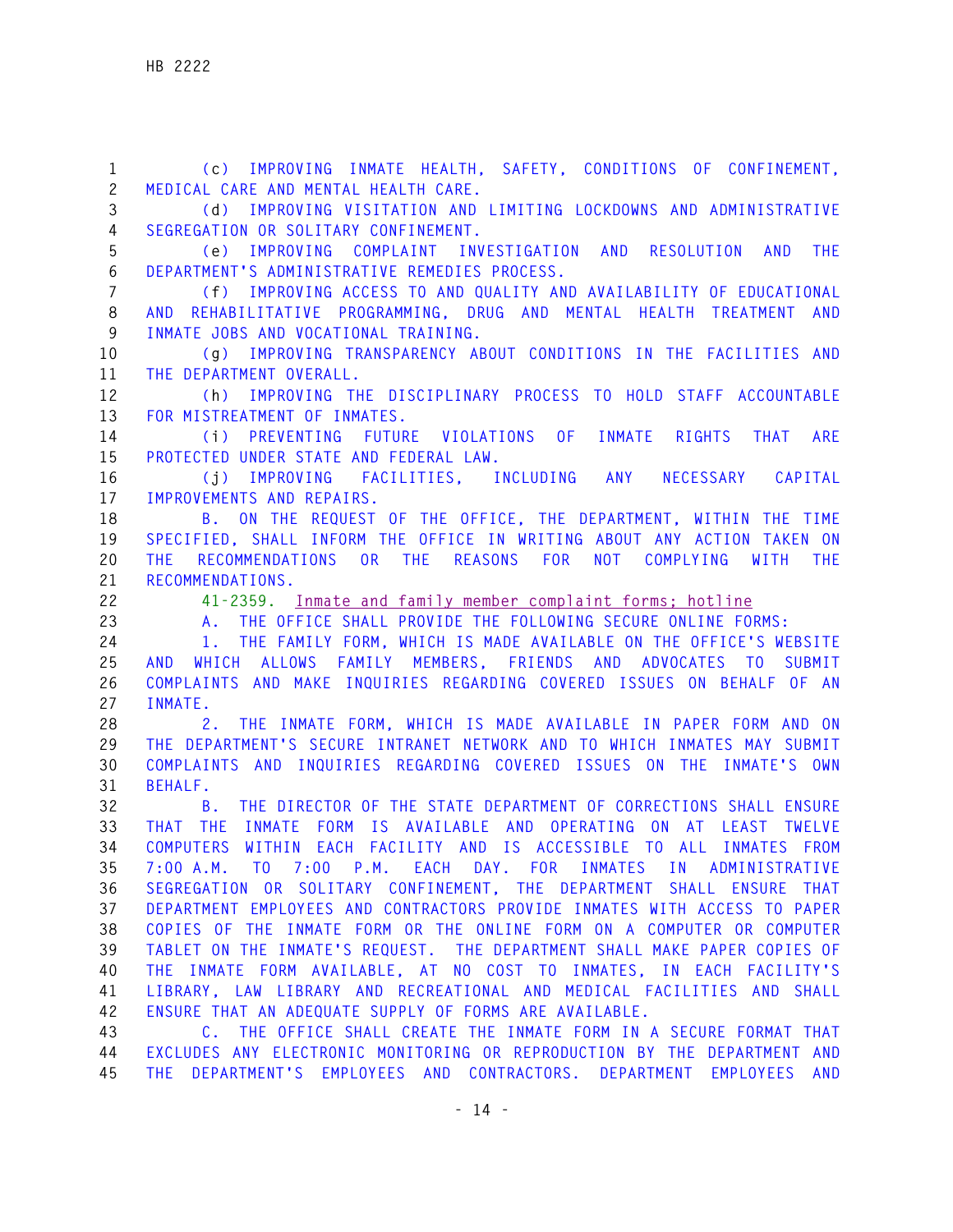**1 CONTRACTORS MUST TREAT PAPER COPIES OF THE INMATE FORM AS CONFIDENTIAL AND 2 PRIVILEGED IN THE SAME MANNER AS LEGAL CORRESPONDENCE OR COMMUNICATION. 3 THE PAPER FORM MUST HAVE A PREADDRESSED ENVELOPE FOR THE INMATE TO SEAL 4 THE CONTENTS OF THE FORM AND ONCE SEALED BY THE INMATE MAY NOT BE OPENED 5 OR OTHERWISE DAMAGED BY A DEPARTMENT EMPLOYEE OR CONTRACTOR. THE 6 DEPARTMENT MUST ACCEPT THE PAPER FORM AND ENVELOPE SEALED BY THE INMATE 7 AND MAY NOT REQUIRE INSPECTION OF THE ENVELOPE CONTENTS BEFORE FORWARDING 8 THE PAPER FORM AND ENVELOPE TO THE OFFICE.** 

**9 D. THE OFFICE SHALL ESTABLISH A TELEPHONE HOTLINE THAT FAMILY 10 MEMBERS, FRIENDS AND ADVOCATES OF INMATES CAN CALL TO FILE COMPLAINTS AND 11 MAKE INQUIRIES REGARDING COVERED ISSUES ON BEHALF OF AN INMATE.** 

**12 E. THE OFFICE SHALL ESTABLISH A SECURE TELEPHONE HOTLINE THAT IS 13 AVAILABLE TO ALL DEPARTMENT EMPLOYEES, CONTRACTORS AND INMATES TO FILE 14 COMPLAINTS AND MAKE INQUIRIES REGARDING COVERED ISSUES ON THEIR BEHALF. 15 THE OFFICE SHALL ENSURE THAT THE TELEPHONE HOTLINE IS WORKING AND IS 16 PROPERLY MONITORED BY PERFORMING RANDOM CALLS TO THE TELEPHONE HOTLINE 17 EACH MONTH. THE DIRECTOR OF THE STATE DEPARTMENT OF CORRECTIONS SHALL 18 ENSURE THAT THE SECURE TELEPHONE HOTLINE AND THE HOTLINE'S USE ARE MADE 19 AVAILABLE TO ALL INMATES FREE OF CHARGE. THE OFFICE AND THE DIRECTOR OF 20 THE STATE DEPARTMENT OF CORRECTIONS SHALL ENSURE THAT CALLS TO THE SECURE 21 TELEPHONE HOTLINE ARE NOT MONITORED OR RECORDED BY DEPARTMENT EMPLOYEES OR 22 CONTRACTORS.** 

**23 F. ON RECEIVING A COMPLAINT OR INQUIRY FROM A FAMILY FORM, AN 24 INMATE FORM OR A HOTLINE, THE OFFICE SHALL DO ALL OF THE FOLLOWING:** 

**25 1. CONFIRM RECEIPT OF THE COMPLAINT OR INQUIRY WITHIN FIVE BUSINESS 26 DAYS.** 

**27 2. DETERMINE WHETHER AN INVESTIGATION IS WARRANTED WITHIN SEVEN 28 BUSINESS DAYS AFTER CONFIRMING RECEIPT OF THE COMPLAINT AND NOTIFY THE 29 COMPLAINANT.** 

**30 3. IF THE OFFICE DETERMINES AN INVESTIGATION IS UNWARRANTED, 31 PROVIDE A WRITTEN STATEMENT REGARDING ITS DECISION TO THE COMPLAINANT.** 

**32 G. THE DEPARTMENT AND THE DEPARTMENT'S EMPLOYEES AND CONTRACTORS 33 MAY NOT DISCHARGE, RETALIATE AGAINST OR IN ANY MANNER DISCRIMINATE AGAINST 34 ANY PERSON BECAUSE THAT PERSON HAS FILED A COMPLAINT OR INSTITUTED OR 35 CAUSED TO BE INSTITUTED ANY PROCEEDING UNDER OR RELATING TO THIS SECTION.** 

**36 H. THE OFFICE MAY CONSIDER ANY ALLEGED DISCHARGE, RETALIATION 37 AGAINST OR DISCRIMINATION AGAINST A COMPLAINANT TO BE AN APPROPRIATE 38 SUBJECT OF AN INVESTIGATION.** 

**39 I. A DEPARTMENT EMPLOYEE OR CONTRACTOR WHO BELIEVES THAT THE 40 EMPLOYEE OR CONTRACTOR HAS BEEN DISCHARGED OR OTHERWISE DISCRIMINATED 41 AGAINST BY ANY PERSON IN VIOLATION OF THIS SECTION, WITHIN THIRTY DAYS 42 AFTER THE VIOLATION OCCURS, MAY FILE A COMPLAINT WITH THE INDUSTRIAL 43 COMMISSION OF ARIZONA AND IS ENTITLED TO PURSUE AND RECEIVE THE REMEDIES 44 PROVIDED IN TITLE 23.**